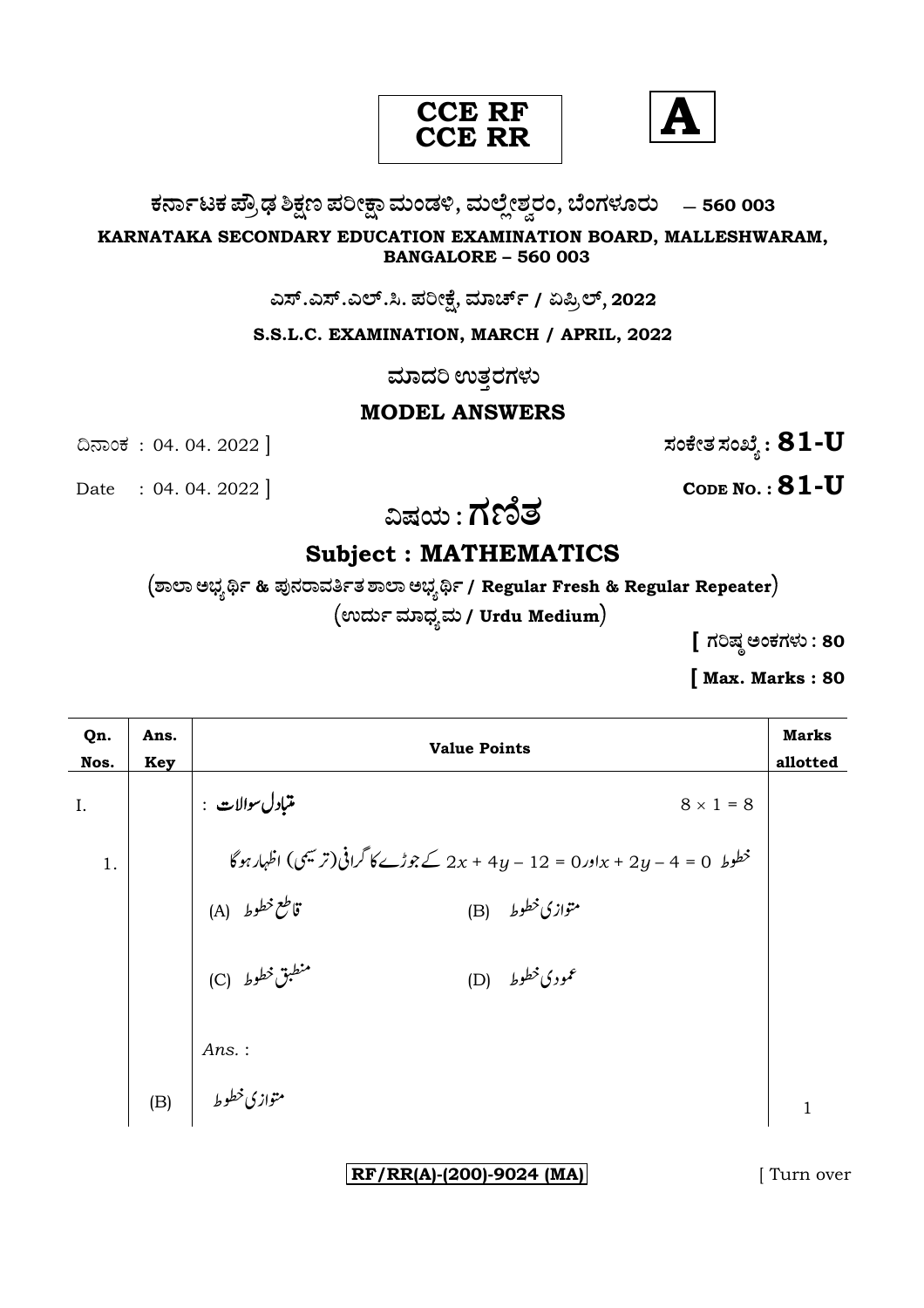# **81-U** 2 **CCE RF & RR**

| Qn.  | Ans.       |                                                                              | <b>Value Points</b>                                        | <b>Marks</b> |
|------|------------|------------------------------------------------------------------------------|------------------------------------------------------------|--------------|
| Nos. | <b>Key</b> |                                                                              | حساني تصاعد  (AP)  ,1 - ,2 ,5 ,2 كامشترك فرق(عام فرق) ہوگا | allotted     |
| 2.   |            |                                                                              |                                                            |              |
|      |            | $(A) - 3$                                                                    | $(B) -2$                                                   |              |
|      |            | $(C)$ 3                                                                      | (D) 8.                                                     |              |
|      |            | Ans.:                                                                        |                                                            |              |
|      | (A)        | $-3$                                                                         |                                                            | $\mathbf{1}$ |
| 3.   |            |                                                                              | مساوات 7 $x - z = 2$ کی عام شکل(معیاری شکل) ہو گی          |              |
|      |            | (A) $2x^2 - x = -7$                                                          | (B) $2x^2 + x - 7 = 0$                                     |              |
|      |            | (C) $2x^2 - x + 7 = 0$                                                       | (D) $2x^2 + x + 7 = 0$ .                                   |              |
|      |            | $Ans.$ :                                                                     |                                                            |              |
|      | (C)        | $2x^2 - x + 7 = 0$                                                           |                                                            | $\mathbf{1}$ |
| 4.   |            |                                                                              | (°30 - °90 ) sos ک <b>اتد</b> رہو گی                       |              |
|      |            |                                                                              |                                                            |              |
|      |            | $(A) - 1$                                                                    | (B) $\frac{1}{2}$                                          |              |
|      |            | $(C)$ 0                                                                      | (D)<br>1.                                                  |              |
|      |            | Ans.:                                                                        |                                                            |              |
|      | (B)        | $\frac{1}{2}$                                                                |                                                            |              |
|      |            |                                                                              |                                                            | $\mathbf{1}$ |
| 5.   |            |                                                                              |                                                            |              |
|      |            | (A) $\sqrt{x^2 + y^2}$<br>(C) $x^2 - y^2$                                    | (B) $x^2 + y^2$                                            |              |
|      |            |                                                                              | (D) $\sqrt{x^2-y^2}$ .                                     |              |
|      |            |                                                                              |                                                            |              |
|      |            | (A) $\begin{array}{ c } \hline \end{array}$ Ans. :<br>(A) $\sqrt{x^2 + y^2}$ |                                                            | $\mathbf{1}$ |
|      |            |                                                                              | RF/RR(A)-(200)-9024 (MA)                                   |              |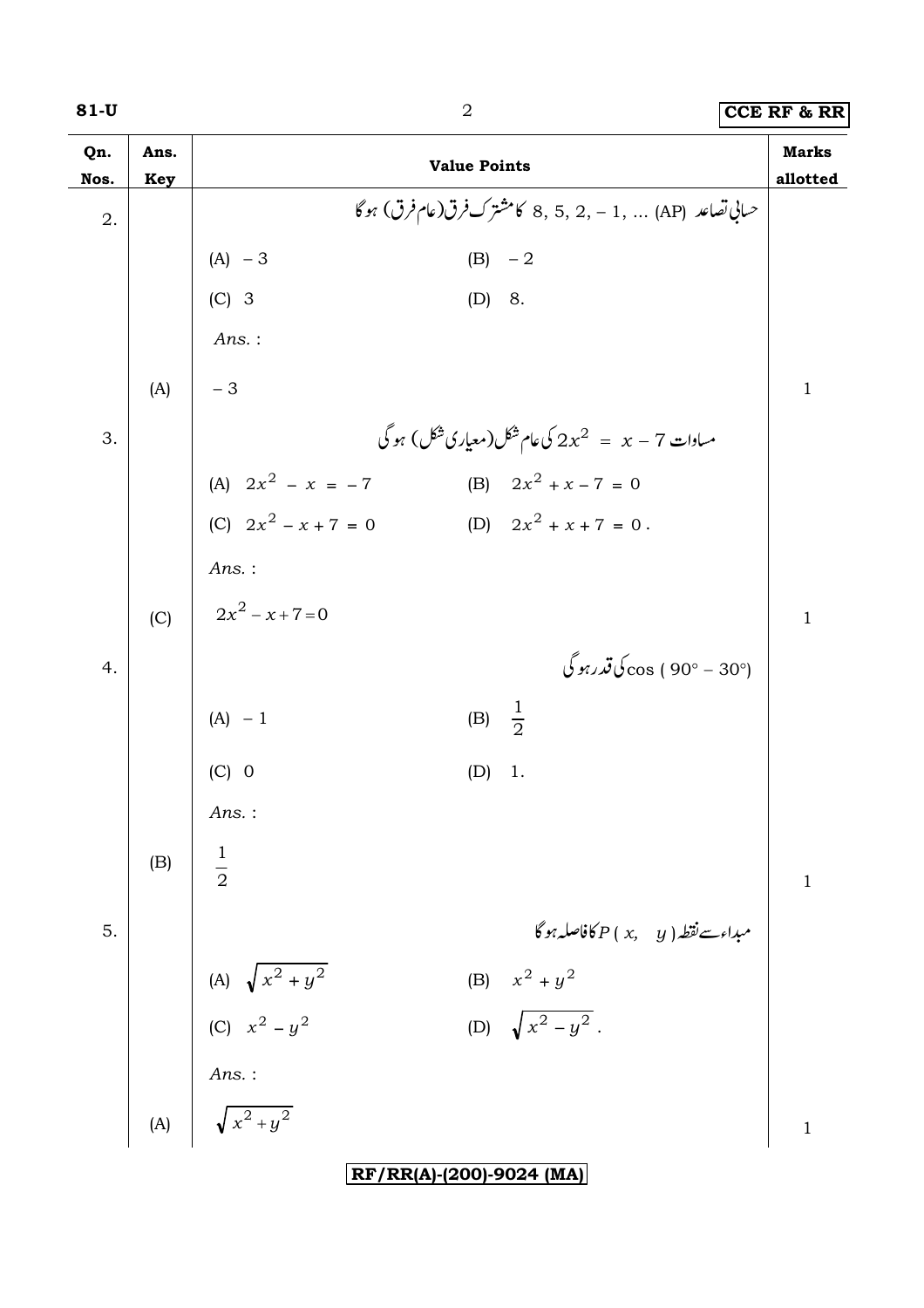**CCE RF & RR 3** 81-U



**RF/RR(A)-(200)-9024 (MA)** [ Turn over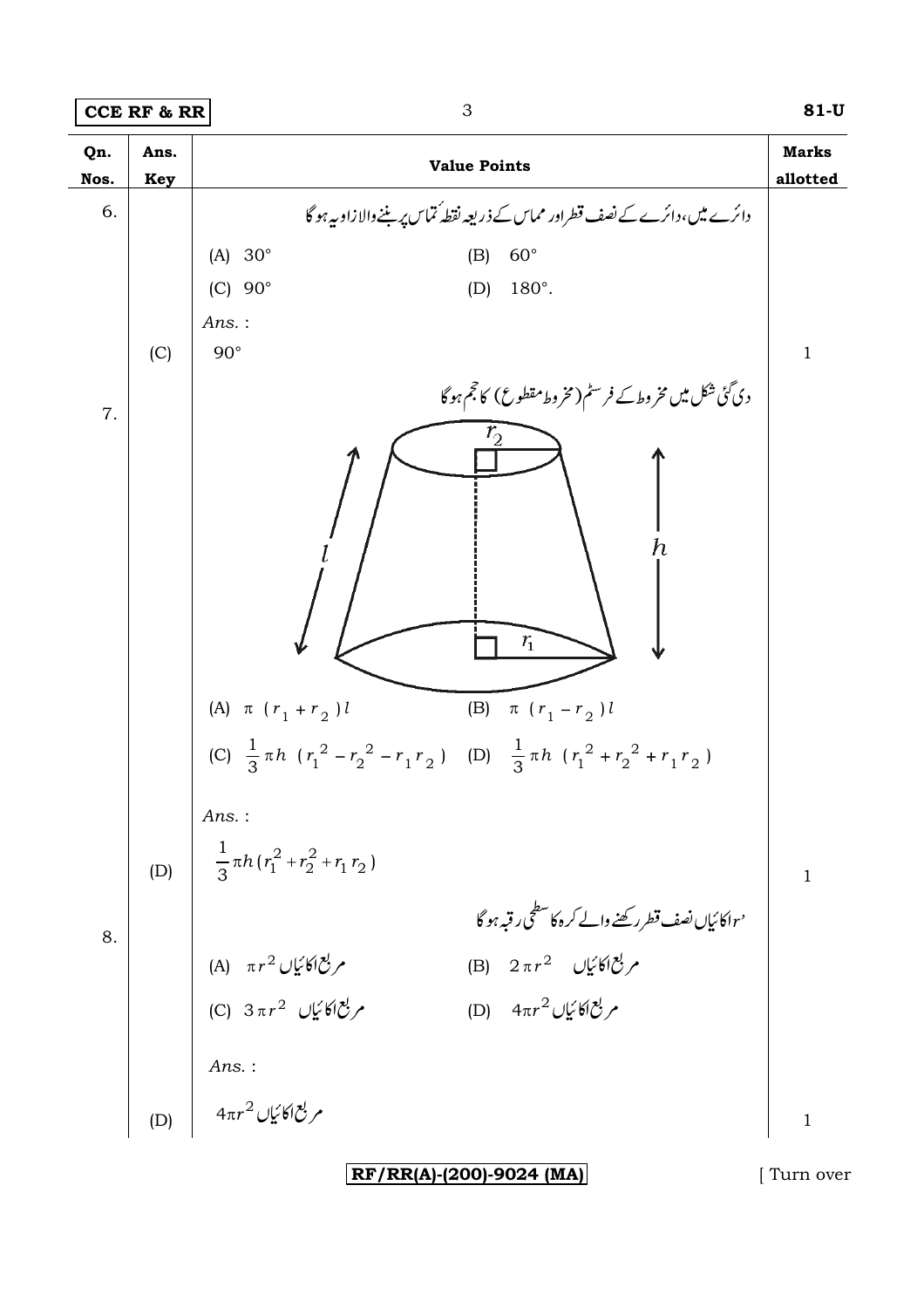| Qn.<br>Nos. | <b>Value Points</b>                                                                             | <b>Marks</b><br>allotted |
|-------------|-------------------------------------------------------------------------------------------------|--------------------------|
| II.         | مندرجهذيل سوالوں کو حل کریں :<br>$8 \times 1 = 8$                                               |                          |
| 9.          | دومتغیری خطی مساواتوں کاجوڑاا گرغیر ہم آ ہنگ   (Inconsistent)   ہوتو ہمیں کتنے حل حاصل ہو گئے ؟ |                          |
|             | Ans.:                                                                                           |                          |
|             | کوئی حل نہیں                                                                                    | $\mathbf{1}$             |
| 10.         | حساني تصاعد (AP)    كاپېلار كن 'a' اور مشتر ك فرق(عام فرق) 'd' ہو تواس كا $n$ وال ركن لكھئے۔    |                          |
|             |                                                                                                 |                          |
|             | Ans.:<br>$a_n = a + (n-1)d$                                                                     |                          |
|             | د ودر جی مساوات کی عام شکل ( معیار ی شکل )لکھئے۔                                                | $\mathbf{1}$             |
| 11.         |                                                                                                 |                          |
|             | Ans.:                                                                                           |                          |
|             | $ax^{2} + bx + c = 0$                                                                           | $\mathbf{1}$             |
| 12.         | $\frac{1}{2}$ ي قدر لکھئے۔                                                                      |                          |
|             | Ans.:                                                                                           |                          |
|             | $\mathbf{1}$                                                                                    | $\mathbf{1}$             |
| 13.         | حور(x-axis) سے نقطہ ( 3 , 4 ) کافاصلہ لکھئے۔ $\sim$                                             |                          |
|             |                                                                                                 |                          |
|             | Ans.:                                                                                           |                          |
|             | 3                                                                                               | $\,1$                    |
| 14.         | اسکورس6، 10،2،4اور7 کاوسطانیہ (Median) معلوم <u>می</u> جئے۔                                     |                          |
|             | Ans.:                                                                                           |                          |
|             | 6                                                                                               | $\mathbf{1}$             |
|             | RF/RR(A)-(200)-9024 (MA)                                                                        |                          |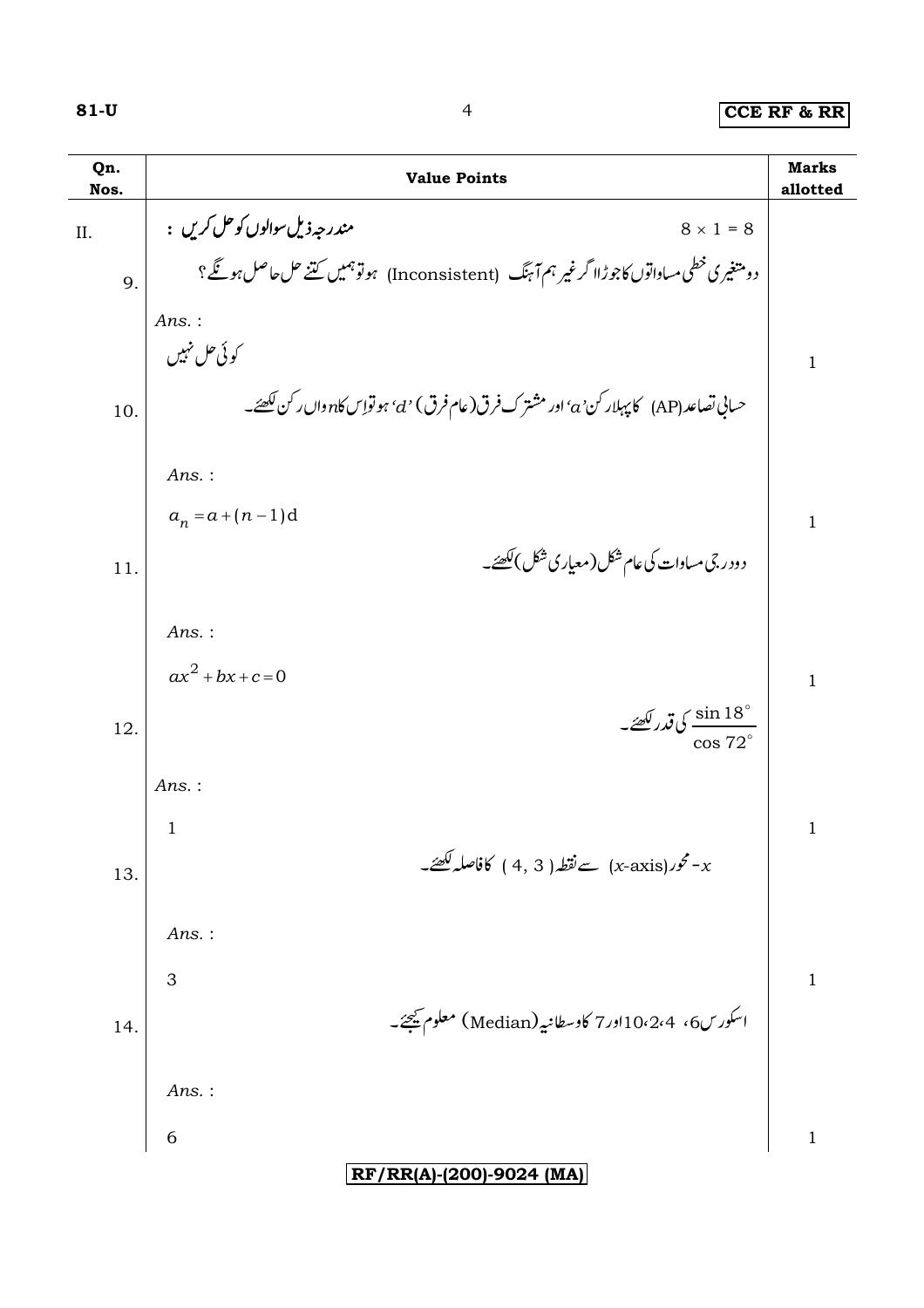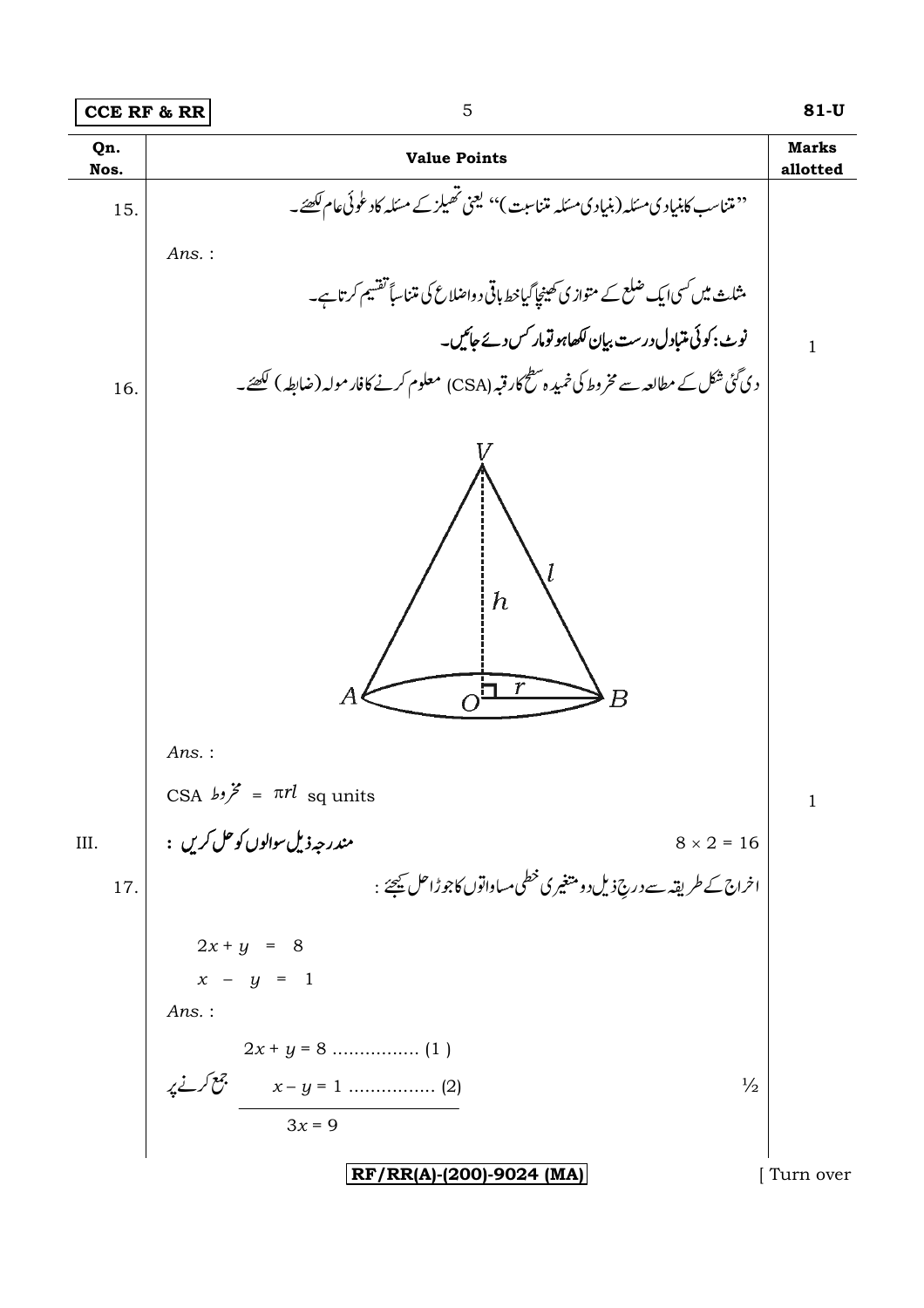| Qn.<br>Nos. | <b>Value Points</b>                                                                         |                |  |
|-------------|---------------------------------------------------------------------------------------------|----------------|--|
|             | 9<br>$x=\frac{1}{3}$                                                                        |                |  |
|             | $\frac{1}{2}$<br>$x = 3$                                                                    |                |  |
|             | Substitute $x = 3$ in (1)                                                                   |                |  |
|             | $\frac{1}{2}$<br>$2(3) + y = 8$                                                             |                |  |
|             | $6 + y = 8$                                                                                 | $\overline{2}$ |  |
|             | $y = 8 - 6$                                                                                 |                |  |
|             | $\frac{1}{2}$<br>$y = 2$                                                                    |                |  |
| 18.         | حساني تصاعد(AP)  , 11 , 30 30 30 دال رکن (30th term) ضابلطے کے ذریعہ معلوم ﷺ ۔              |                |  |
|             | Ans.:                                                                                       |                |  |
|             | $5, 8, 11$                                                                                  |                |  |
|             | $\frac{1}{2}$                                                                               |                |  |
|             | یہاں $a = 5, d = 8 - 5 = 3, n = 30$ اور اس کر مساعد $n \sinh \omega$                        |                |  |
|             | $a_n = a + (n-1)d$<br>$\frac{1}{2}$                                                         |                |  |
|             | $\frac{1}{2}$<br>$a_{30} = 5 + (30 - 1)3$                                                   |                |  |
|             | $= 5 + 29 \times 3$                                                                         |                |  |
|             | $= 5 + 87$                                                                                  |                |  |
|             | $\frac{1}{2}$<br>$a_{30} = 92$                                                              | $\overline{2}$ |  |
| 19.         | مناسب فارمولہ (ضابطہ) کے استعال سے حسابی تصاعد (AP)    , 15, 20, 15, 20 کے ابتدائی 20 ارکان |                |  |
|             | کاحاصل جمع(مجموعه) معلوم کیجئے۔                                                             |                |  |
|             |                                                                                             |                |  |
|             | یو<br>مناسب فار مولہ کےاستعال سےابتدائی20 مثبت صحیح اعداد کامجموعہ معلوم ﷺ۔                 |                |  |
|             | $Ans.$ :                                                                                    |                |  |
|             | $a = 10$ , $d = 15 - 10 = 5$ , $n = 20$ , $S_{20} = ?$                                      |                |  |
|             | $S_n = \frac{n}{2} [2a + (n-1)d]$<br>$\frac{1}{2}$                                          |                |  |
|             |                                                                                             |                |  |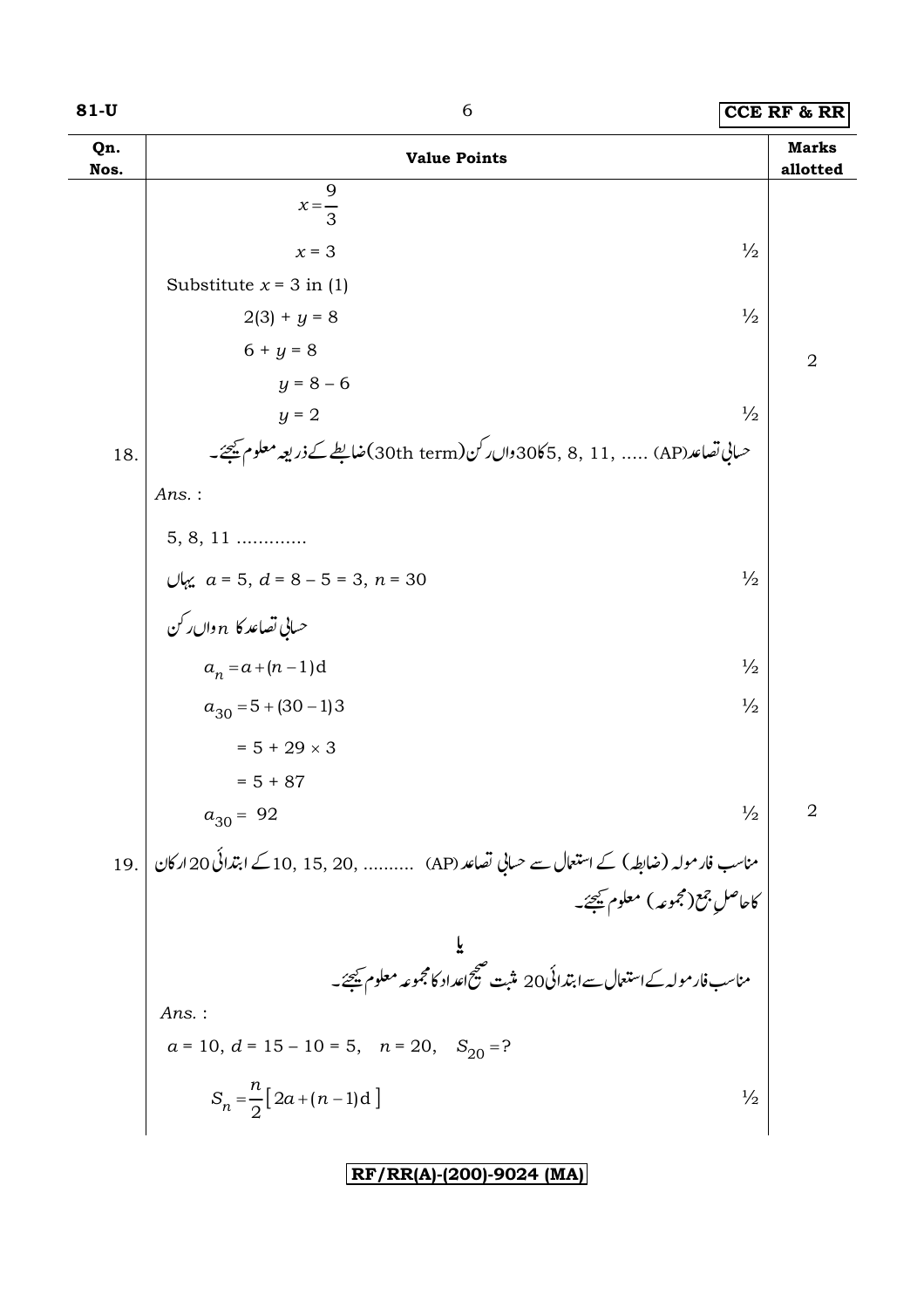| Qn.<br>Nos. | <b>Value Points</b>                                                                                   | <b>Marks</b><br>allotted |
|-------------|-------------------------------------------------------------------------------------------------------|--------------------------|
|             | $S_{20} = \frac{20}{2} [2(10) + (20 - 1)5]$<br>$\frac{1}{2}$                                          |                          |
|             | $= 10 [20 + 19 \times 5]$                                                                             |                          |
|             | $= 10 [20 + 95]$                                                                                      |                          |
|             | $\frac{1}{2}$<br>$= 10 \times 115$                                                                    |                          |
|             | $\frac{1}{2}$<br>$S_{20} = 1150$                                                                      |                          |
|             | نوٹ:متبادل طریقہ سے درست حل پرمار کس دئے جائیں۔                                                       | $\overline{2}$           |
|             | ř                                                                                                     |                          |
|             | $S_n = \frac{n(n+1)}{2}$<br>$\frac{1}{2}$                                                             |                          |
|             | $n = 20$<br>$S_{20} = \frac{20(20+1)}{2}$<br>$\frac{1}{2}$<br>$=\frac{20\times21}{2}$                 |                          |
|             | $\frac{1}{2}$<br>$= 10 \times 21$<br>$\frac{1}{2}$<br>$S_{20} = 210$                                  | $\overline{2}$           |
| $20.$       | دودر جی فار مولہ ( مربعی ضابطہ ) کےاستعمال سے مساوات 0 = $x + 5x + 2 + x^2 + 5x$ کے جذور معلوم کیجئے۔ |                          |
|             | $Ans.$ :                                                                                              |                          |
|             | $x^2 + 5x + 2 = 0$                                                                                    |                          |
|             | $ax^{2} + bx + c = 0$                                                                                 |                          |
|             | $a = 1, b = 5, c = 2$                                                                                 |                          |
|             | $x=\frac{-b\pm\sqrt{b^2-4ac}}{2}$<br>$\frac{1}{2}$<br>$\overline{2a}$                                 |                          |
|             | $=$ $-5 \pm \sqrt{5^2 - 4(1)(2)}$<br>$\frac{1}{2}$<br>$\frac{2(1)}{2}$                                |                          |
|             | $\frac{-5 \pm \sqrt{25 - 8}}{2}$<br>$\frac{1}{2}$                                                     |                          |
|             | $=\frac{-5\pm\sqrt{17}}{2}$<br>$\frac{1}{2}$                                                          | $\overline{2}$           |

RF/RR(A)-(200)-9024 (MA)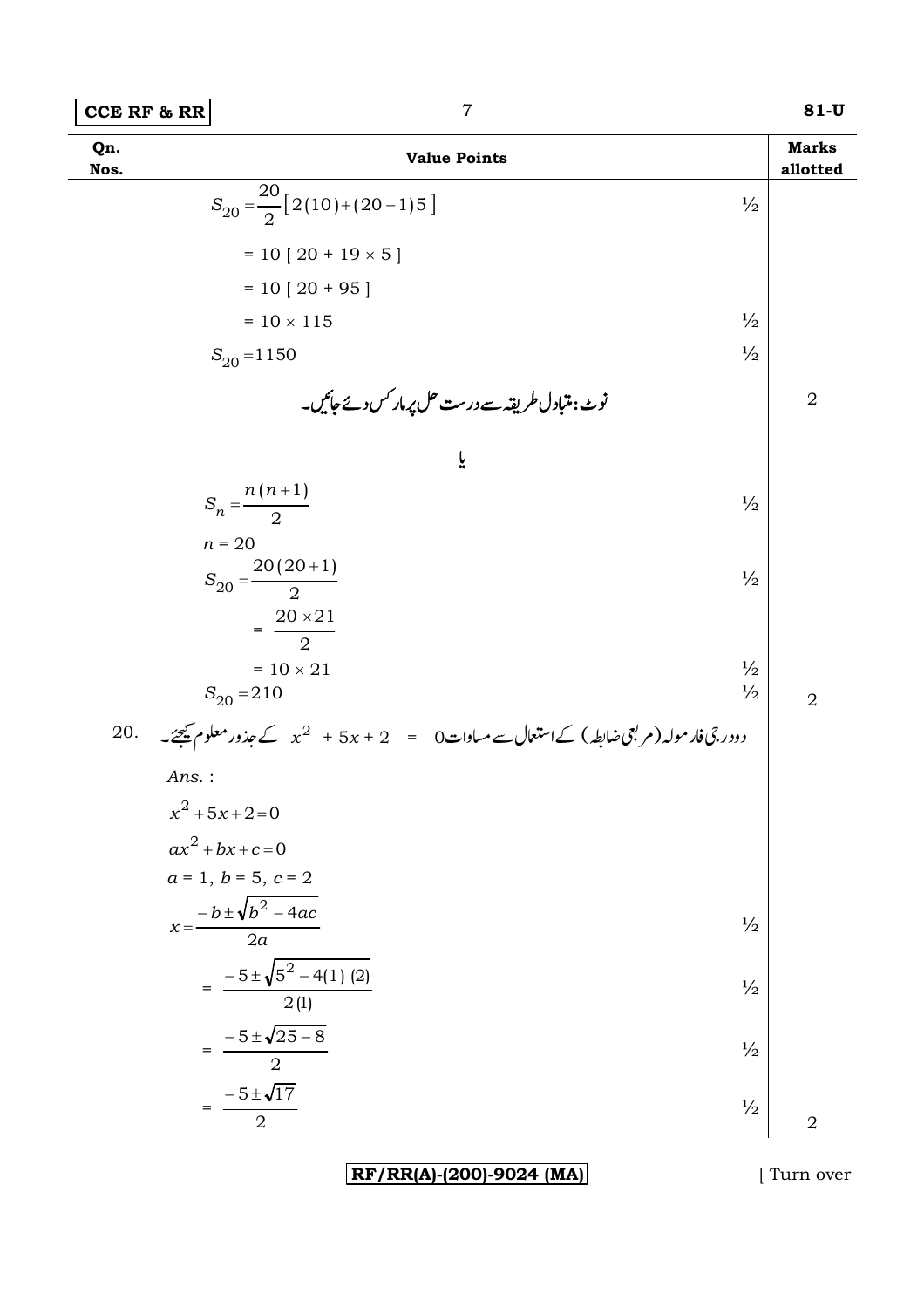| Qn.<br>Nos. | <b>Value Points</b>                                                                                                      | <b>Marks</b><br>allotted |
|-------------|--------------------------------------------------------------------------------------------------------------------------|--------------------------|
| 21.         | دو در جی مساوات $0=4$ + $4x+4$ $\star$ کا ممیّز $\star$ (Discriminant) معلوم ﷺ نیز مساوات کے جذور                        |                          |
|             | كى نوعيت بھى لكھئے۔                                                                                                      |                          |
|             | $Ans.$ :                                                                                                                 |                          |
|             | $x^2 + 4x + 4 = 0$                                                                                                       |                          |
|             | $ax^2+bx+c+0$                                                                                                            |                          |
|             | $a = 1, b = 4, c = 4$                                                                                                    |                          |
|             | $\frac{b^2}{2}$ = $b^2$ -4ac<br>$\frac{1}{2}$                                                                            |                          |
|             | $= 4^2 - 4(1)(4)$<br>$\frac{1}{2}$                                                                                       |                          |
|             | $= 16 - 16$<br>$\frac{1}{2}$<br>$= 0$                                                                                    |                          |
|             | جذور حقیقی اور مساوی ہیں<br>$\frac{1}{2}$                                                                                |                          |
|             |                                                                                                                          | $\overline{2}$           |
|             | 22. فاصلہ کا فار مولہ (فاصلاتی ضابطہ) استعال کرتے ہوئے نقاط ( 6 , 2 ) A اور ( 5 , 10 ) کا در میانی فاصلہ معلوم<br>فليحيئ |                          |
|             |                                                                                                                          |                          |
|             | وسطی نقطہ کا فارمولہ استعال کرتے ہوئے نقاط ( 4 ,4 ) P اور ( 5,6 ) Q کو جوڑنے والے خطی قطعہ کے                            |                          |
|             | وسطى نقطه كے مختصات معلوم كيجئے۔                                                                                         |                          |
|             | $Ans.$ :                                                                                                                 |                          |
|             | $A(2, 6)$ $B(5, 10)$                                                                                                     |                          |
|             | $x_2, y_2$                                                                                                               |                          |
|             | $x_1,y_1$ فاصلاتی ضابطہ<br>$d=\sqrt{(x_2-x_1)^2+(y_2-y_1)^2}$<br>$\frac{1}{2}$                                           |                          |
|             | = $\sqrt{(5-2)^2+(10-6)^2}$<br>$\frac{1}{2}$                                                                             |                          |
|             | $=\sqrt{3^2+4^2}$                                                                                                        |                          |
|             | $=\sqrt{9+16}$                                                                                                           |                          |
|             | $=\sqrt{25}$<br>$\frac{1}{2}$                                                                                            |                          |
|             | $\frac{1}{2}$<br>$d = 5$ units                                                                                           | $\overline{2}$           |
|             | ĩ                                                                                                                        |                          |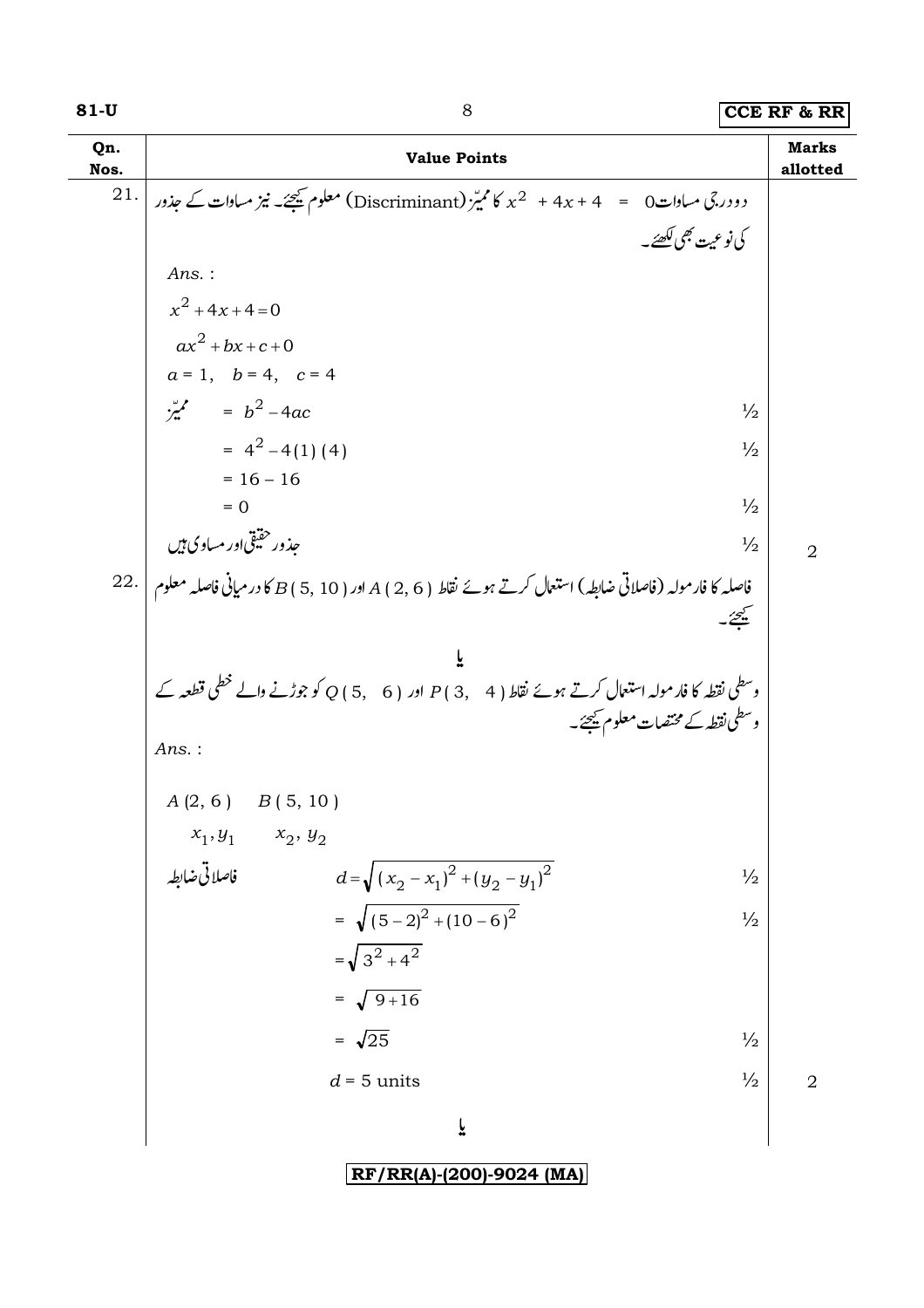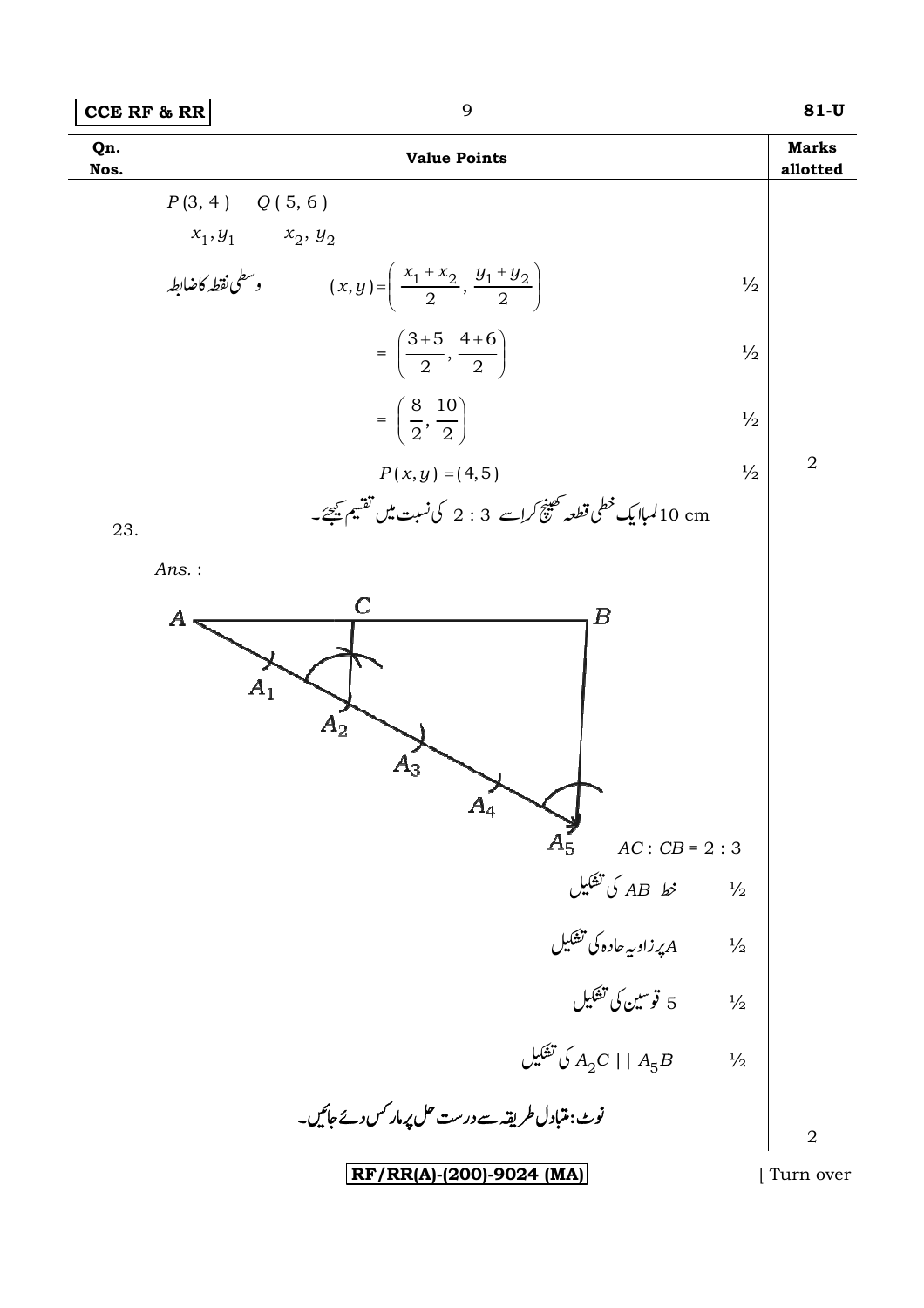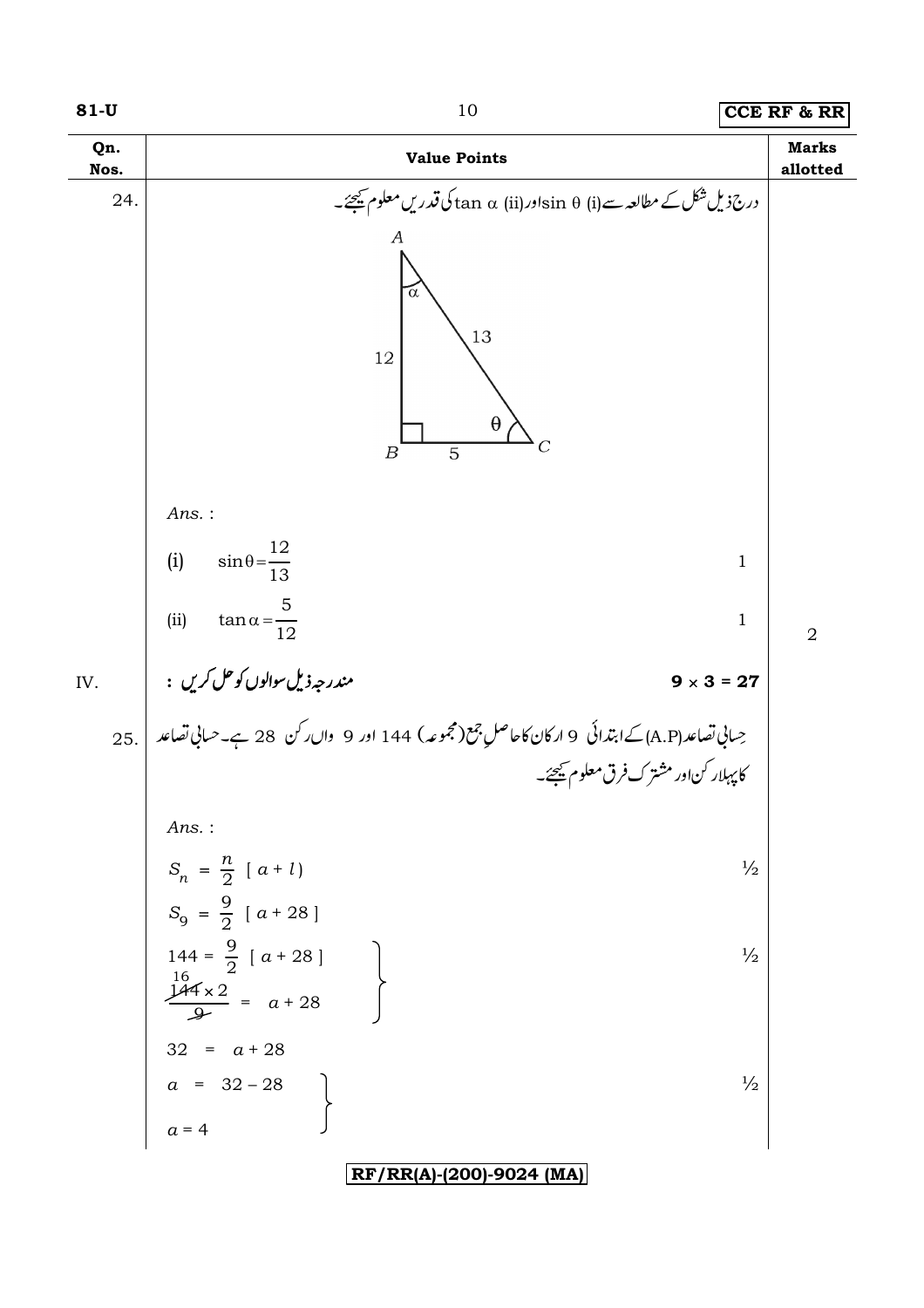

 $|RF/RR(A)-(200)-9024$  (MA)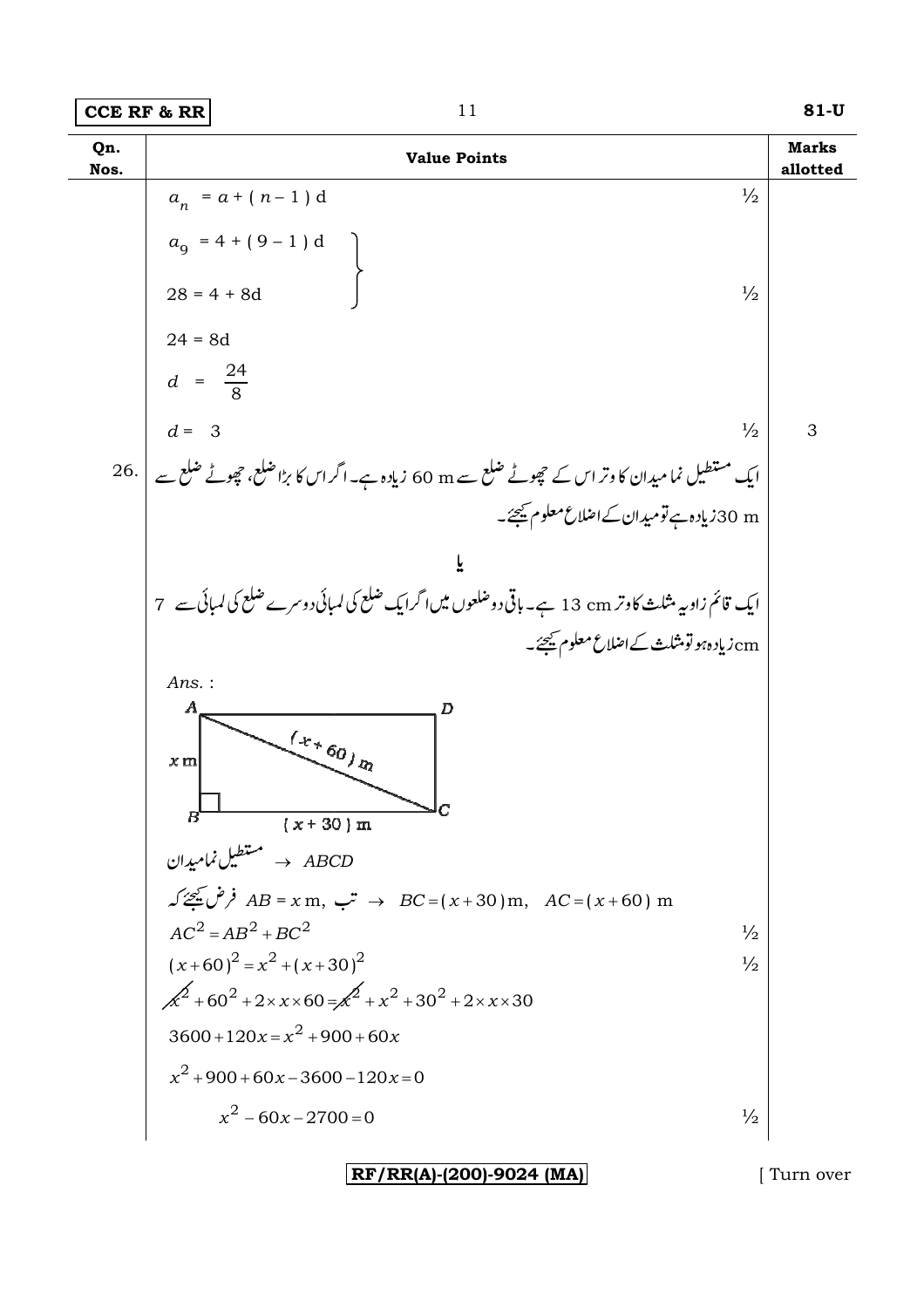| Qn.<br>Nos. | <b>Value Points</b>                                                             |               | <b>Marks</b><br>allotted |
|-------------|---------------------------------------------------------------------------------|---------------|--------------------------|
|             | $x^2 - 90x + 30x - 2700 = 0$                                                    |               |                          |
|             | $x(x-90)+30(x-90)=0$                                                            |               |                          |
|             | $(x-90)$ $(x+30)=0$                                                             | $\frac{1}{2}$ |                          |
|             | $x - 90 = 0$ $\downarrow x + 30 = 0$                                            |               |                          |
|             | $x = 90$ په $x = -30$ (منفى مقدار لی نہیں جاتی                                  | $\frac{1}{2}$ |                          |
|             | $\therefore$ $x = 90$                                                           |               | 3                        |
|             | $AB = x = 90$ m                                                                 |               |                          |
|             | $BC = (x + 30) = 90 + 30 = 120$ m                                               | $\frac{1}{2}$ |                          |
|             | ĩ                                                                               |               |                          |
|             | $\boldsymbol{A}$<br>$13 \text{ cm}$<br>$x$ cm<br>$\boldsymbol{B}$<br>$(x+7)$ cm |               |                          |
|             | $AC = 13 \text{ cm}$ , $AB = x \text{ cm}$ اور $BC = (x + 7) \text{ cm}$        |               |                          |
|             | $AC2 = AB2 + BC2$                                                               | $\frac{1}{2}$ |                          |
|             | $13^2 = x^2 + (x+7)^2$                                                          | $\frac{1}{2}$ |                          |
|             | $\Rightarrow 169 = x^2 + x^2 + 49 + 14x$                                        |               |                          |
|             | $\Rightarrow 169 = 2x^2 + 49 + 14x$                                             |               |                          |
|             | $\Rightarrow 2x^2 + 49 + 14x - 169 = 0$                                         |               |                          |
|             | $\Rightarrow 2x^2 + 14x - 120 = 0$                                              | $\frac{1}{2}$ |                          |
|             | $\div 2$ , $x^2 + 7x - 60 = 0$                                                  |               |                          |
|             | $\Rightarrow x^2 + 12x - 5x - 60 = 0$                                           |               |                          |
|             | $\Rightarrow$ $x(x+12)-5(x+12)=0$                                               |               |                          |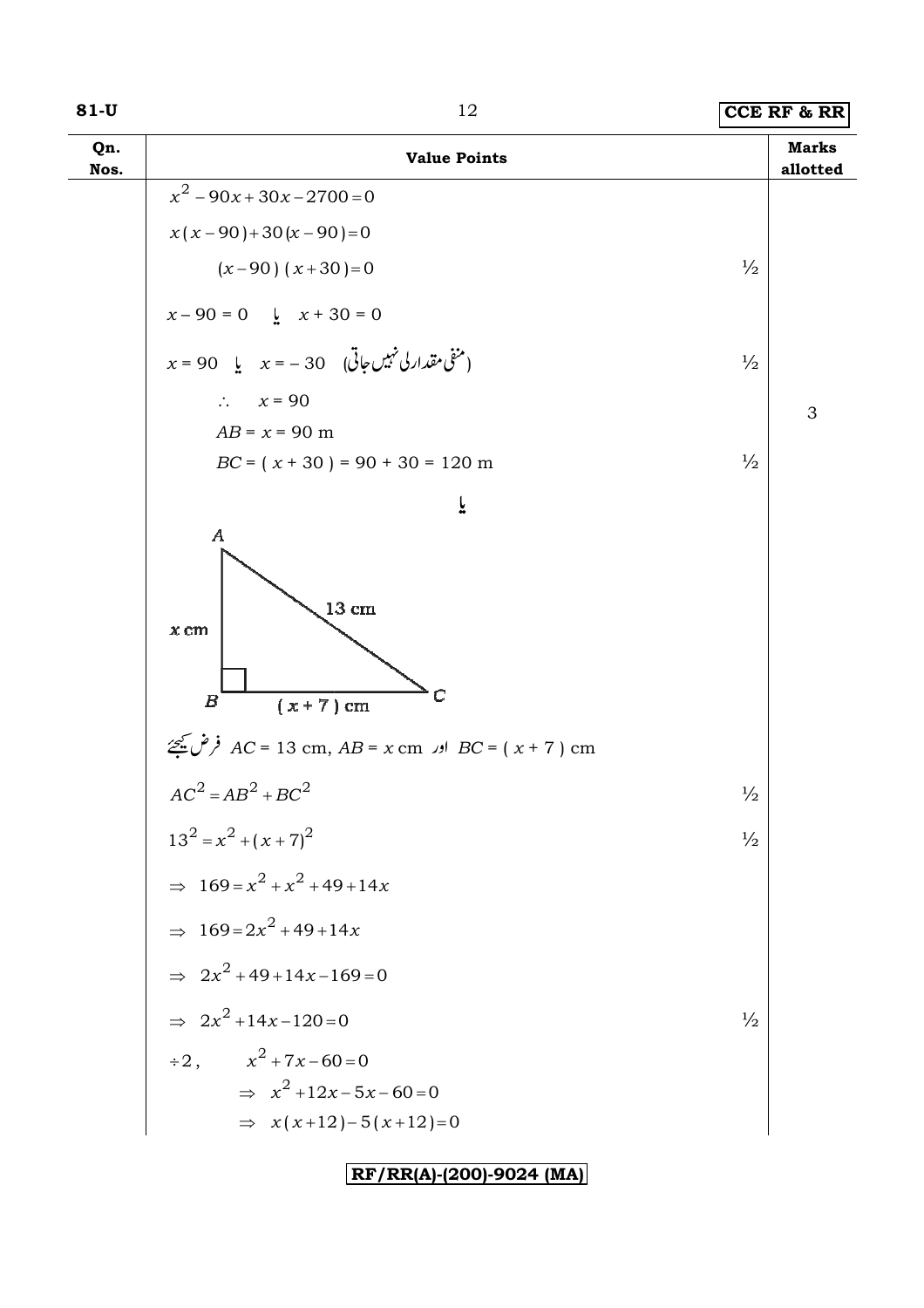On. **Marks Value Points** allotted Nos.  $\Rightarrow$   $(x+12)(x-5)=0$  $\frac{1}{2}$  $x + 12 = 0$  or  $x - 5 = 0$  $x = -12$  or  $x = 5$ شفی مقدار کی نہیں جاتی:<br>  $x = 5$  سنرا،<br>  $AB = x = 5 \text{ cm}$ <br>  $BC = (x + 7) = 5 + 7 = 12 \text{ cm}$  $\frac{1}{2}$  $\frac{1}{2}$ 3 ذیل کوثابت <u>م</u>یحئے۔ 27.  $(\sin A + \csc A)^2 + (\cos A + \sec A)^2 = 7 + \tan^2 A + \cot^2 A$ .  $\overline{\mathbf{r}}$  $\mathcal{Z}$  :  $\mathcal{Z}$  :  $\mathcal{Z}$  :  $\mathcal{Z}$  :  $\mathcal{Z}$  :  $\mathcal{Z}$  :  $\mathcal{Z}$  :  $\mathcal{Z}$  :  $\mathcal{Z}$  :  $\mathcal{Z}$  :  $\mathcal{Z}$  :  $\mathcal{Z}$  :  $\mathcal{Z}$  :  $\mathcal{Z}$  :  $\mathcal{Z}$  :  $\mathcal{Z}$  :  $\mathcal{Z}$  :  $\mathcal{Z}$  :  $\mathcal{Z}$  :  $\mathcal{Z}$  :  $Ans.$ : LHS =  $(\sin A + \csc A)^2 + (\cos A + \sec A)^2$  $= \sin^2 A + \cos ec^2 A + 2\sin A \cdot \csc A + \cos^2 A + \sec^2 A$ +2 $\cos A \sec A$  $\overline{1}$  $=\frac{\sin^2 A + \cos^2 A + \csc^2 A + 2\sin A \cdot \frac{1}{\sin A} + \sec^2 A}{\sin A}$ +2cos A.  $\frac{1}{\cos A}$  $\mathbf{1}$ = 1+(1+cot<sup>2</sup> A)+2+(1+tan<sup>2</sup> A)+2  $\int$  : cosec<sup>2</sup>A=1+cot<sup>2</sup>A  $\sec^2 A = 1 + \tan^2 A$  $\sin^2 A + \cos^2 A = 1$  $\frac{1}{2}$  $= 7 + \tan^2 A + \cot^2 A$  $\frac{1}{2}$  $LHS = RHS$ 3  $\overline{\mathsf{r}}$ LHS =  $\sec \theta (1 - \sin \theta) (\sec \theta + \tan \theta)$ 

 $|RF/RR(A)-(200)-9024$  (MA)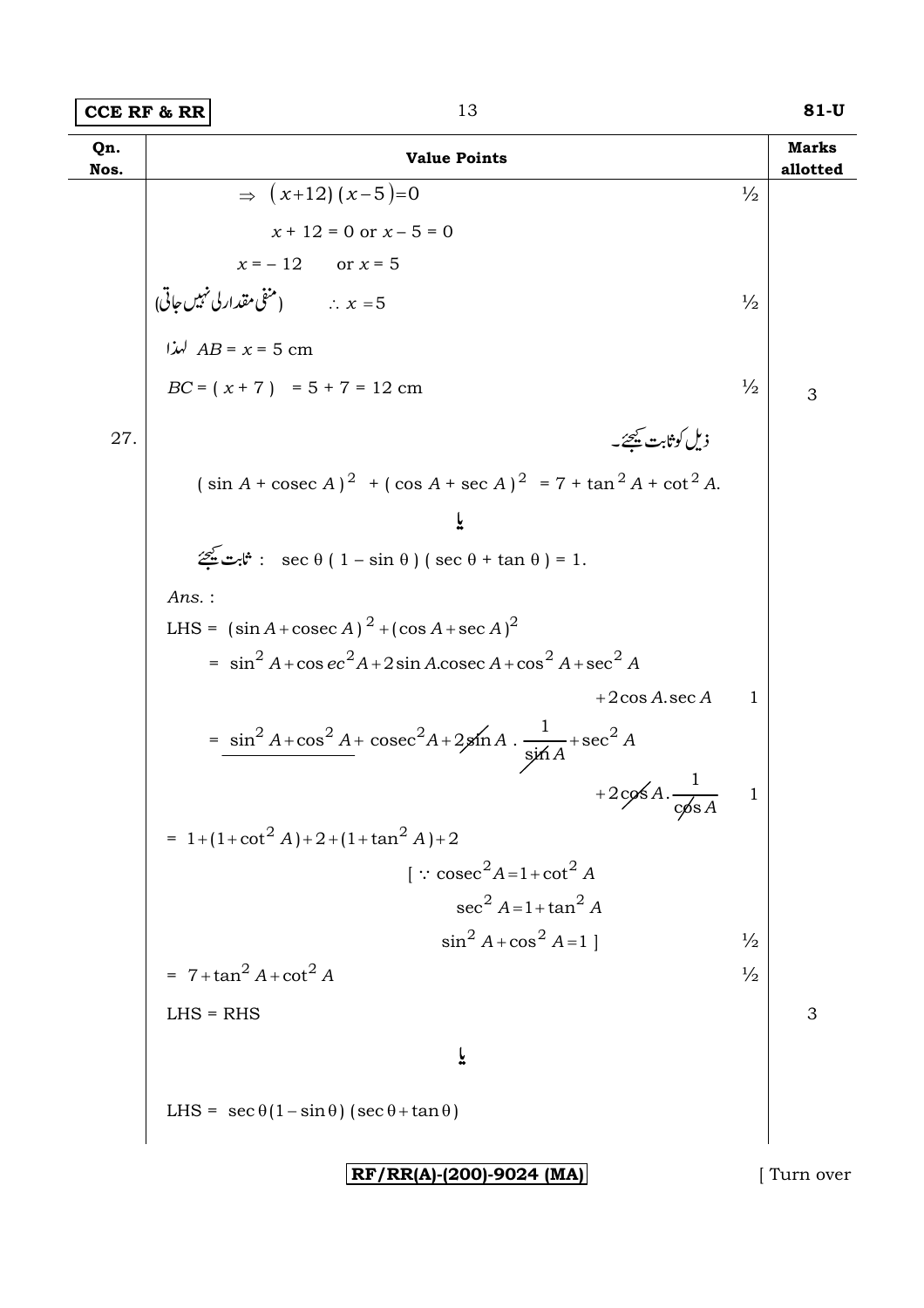| Qn.<br>Nos. | <b>Value Points</b>                                                                                     |                                       | <b>Marks</b><br>allotted |  |
|-------------|---------------------------------------------------------------------------------------------------------|---------------------------------------|--------------------------|--|
|             | $=\frac{1}{\cos\theta}(1-\sin\theta)\left(\frac{1}{\cos\theta}+\frac{\sin\theta}{\cos\theta}\right)$    | 1                                     |                          |  |
|             | $=\frac{(1-\sin\theta)}{\cos\theta} \times \frac{(1+\sin\theta)}{\cos\theta}$                           | $\frac{1}{2}$                         |                          |  |
|             | $=\frac{1-\sin^2\theta}{\cos^2\theta}$<br>$\frac{1}{2}$                                                 |                                       |                          |  |
|             | $=\frac{1-\sin^2\theta}{\cos^2\theta}$<br>$[\because 1 - \sin^2 \theta = \cos^2 \theta]$                | $\frac{1}{2}$                         |                          |  |
|             | $= 1$                                                                                                   | $\frac{1}{2}$                         |                          |  |
|             | $\therefore$ L.H.S. = R.H.S                                                                             |                                       | 3                        |  |
| 28.         | نقاط ( A + − 3 + ) A اور ( B + + − 3 كو جوڑنے والے خطمی قطعہ AB كو داخلی طور پر 3 : 2 كی نسبت میں تقسیم |                                       |                          |  |
|             |                                                                                                         | کرنے والے نقطہ کے مختصات معلوم کیجئے۔ |                          |  |
|             | ĩ                                                                                                       |                                       |                          |  |
|             | ے کاروبر معلوم ﷺ جس کی راسیں ( 4 , 0 ) $\rho$ ( 3 , 0 ) $Q$ ( 3 , 6 ) $\pi$ ہوں۔ $R$ ( 3 , 6 ) $R$ ہوں۔ |                                       |                          |  |
|             | $Ans.$ :                                                                                                |                                       |                          |  |
|             | $A(-1, 7),$ $B(4, -3)$                                                                                  | 2:3                                   |                          |  |
|             | $x_2, y_2$<br>$x_1, y_1$                                                                                | $m_1$ $m_2$                           |                          |  |
|             | $P(x,y) = \left(\frac{m_1x_2 + m_2x_1}{m_1 + m_2}, \frac{m_1y_2 + m_2y_1}{m_1 + m_2}\right)$            | 1                                     |                          |  |
|             | $= \left(\frac{2(4)+3(-1)}{2+3}, \frac{2(-3)+3(7)}{2+3}\right)$                                         | $\frac{1}{2}$                         |                          |  |
|             | $=\left(\frac{8-3}{5}, \frac{-6+21}{5}\right)$                                                          | $\frac{1}{2}$                         |                          |  |
|             | $=\left(\frac{5}{5},\frac{15}{5}\right)$                                                                | $\frac{1}{2}$                         | 3                        |  |
|             | $P(x, y) = (1, 3)$                                                                                      | $\frac{1}{2}$                         |                          |  |
|             | ř                                                                                                       |                                       |                          |  |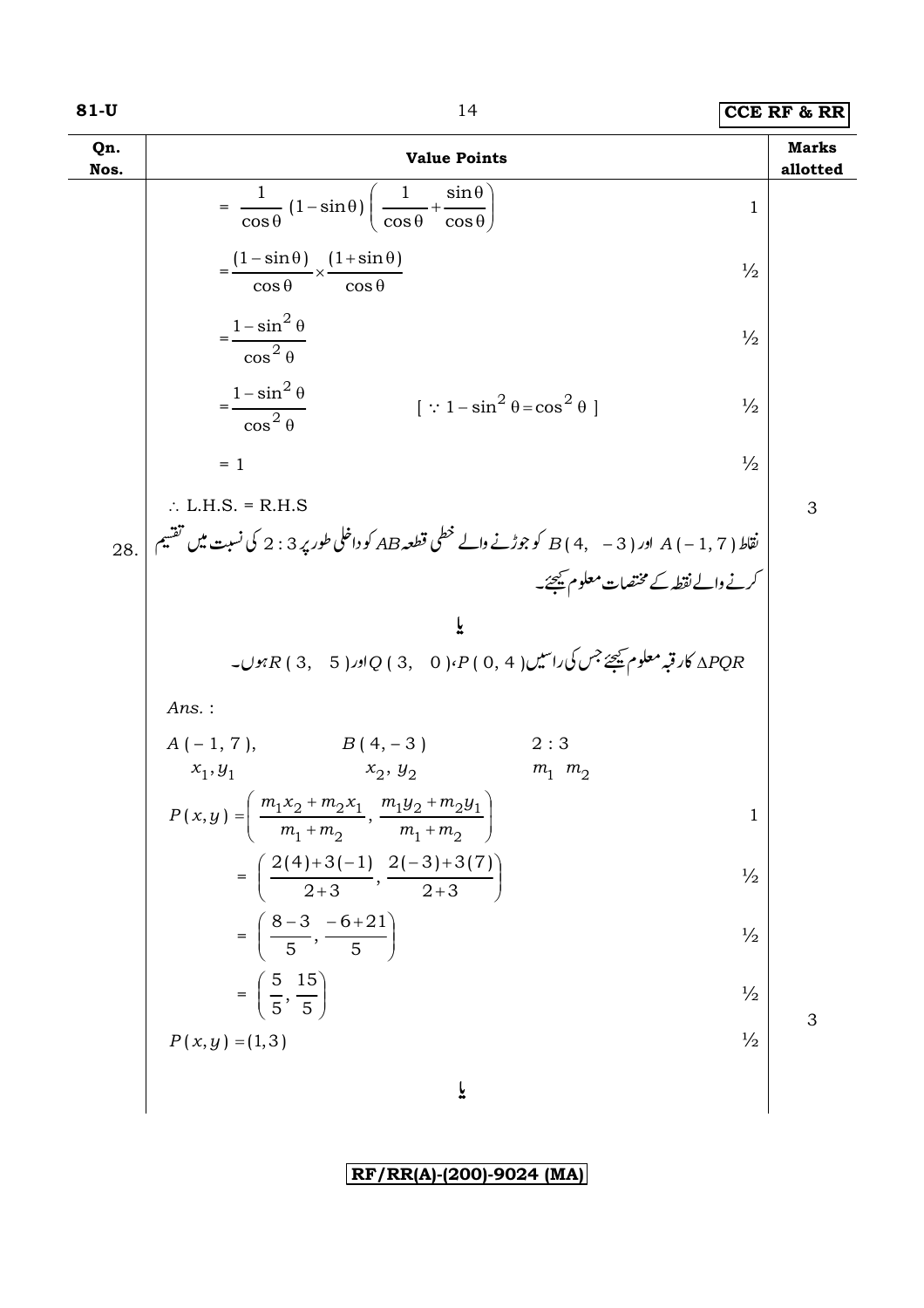| Qn.<br>Nos. |                                                       | <b>Value Points</b>                                                                         |                           |               | <b>Marks</b><br>allotted |  |
|-------------|-------------------------------------------------------|---------------------------------------------------------------------------------------------|---------------------------|---------------|--------------------------|--|
|             |                                                       | $P(0, 4), \qquad Q(3, 0) \qquad R(3, 5)$                                                    |                           |               |                          |  |
|             |                                                       | $x_1, y_1$ $x_2, y_2$ $x_3, x_3$                                                            |                           |               |                          |  |
|             |                                                       | $A=\frac{1}{2}[x_1(y_2-y_3)+x_2(y_3-y_1)+x_3(y_1-y_2)]$                                     |                           | $\mathbf 1$   |                          |  |
|             | $=\frac{1}{2}[0(0-5)+3(5-4)+3(4-0)]$<br>$\frac{1}{2}$ |                                                                                             |                           |               |                          |  |
|             | $=\frac{1}{2}[0(-5)+3(1)+3(4)]$<br>$\frac{1}{2}$      |                                                                                             |                           |               |                          |  |
|             | $=\frac{1}{2}$ [ 0 + 3 + 12 ]<br>$\frac{1}{2}$        |                                                                                             |                           |               |                          |  |
|             | $=\frac{1}{2} \times 15$                              |                                                                                             |                           |               |                          |  |
|             | $A=\frac{15}{2}$ $\frac{1}{2}$ 7.5 sq. units          |                                                                                             |                           | $\frac{1}{2}$ | 3                        |  |
| 29.         |                                                       | راست طریقہ     (Direct method) کے استعال سے دریع ذیل گروہی مفروضہ (بٹاؤ) کا در میانہ (Mean) |                           |               |                          |  |
|             |                                                       |                                                                                             |                           | معلوم کیجئے۔  |                          |  |
|             |                                                       | كلاسوقفه                                                                                    | تعدد                      |               |                          |  |
|             |                                                       | $10 - 20$                                                                                   | $\overline{2}$            |               |                          |  |
|             |                                                       | $20 - 30$                                                                                   | 3                         |               |                          |  |
|             |                                                       | $30 - 40$                                                                                   | 5                         |               |                          |  |
|             |                                                       | $40 - 50$                                                                                   | $\overline{7}$            |               |                          |  |
|             |                                                       | $50 - 60$                                                                                   | $\ensuremath{\mathsf{3}}$ |               |                          |  |

 $\tilde{\mathsf{r}}$ 

RF/RR(A)-(200)-9024 (MA)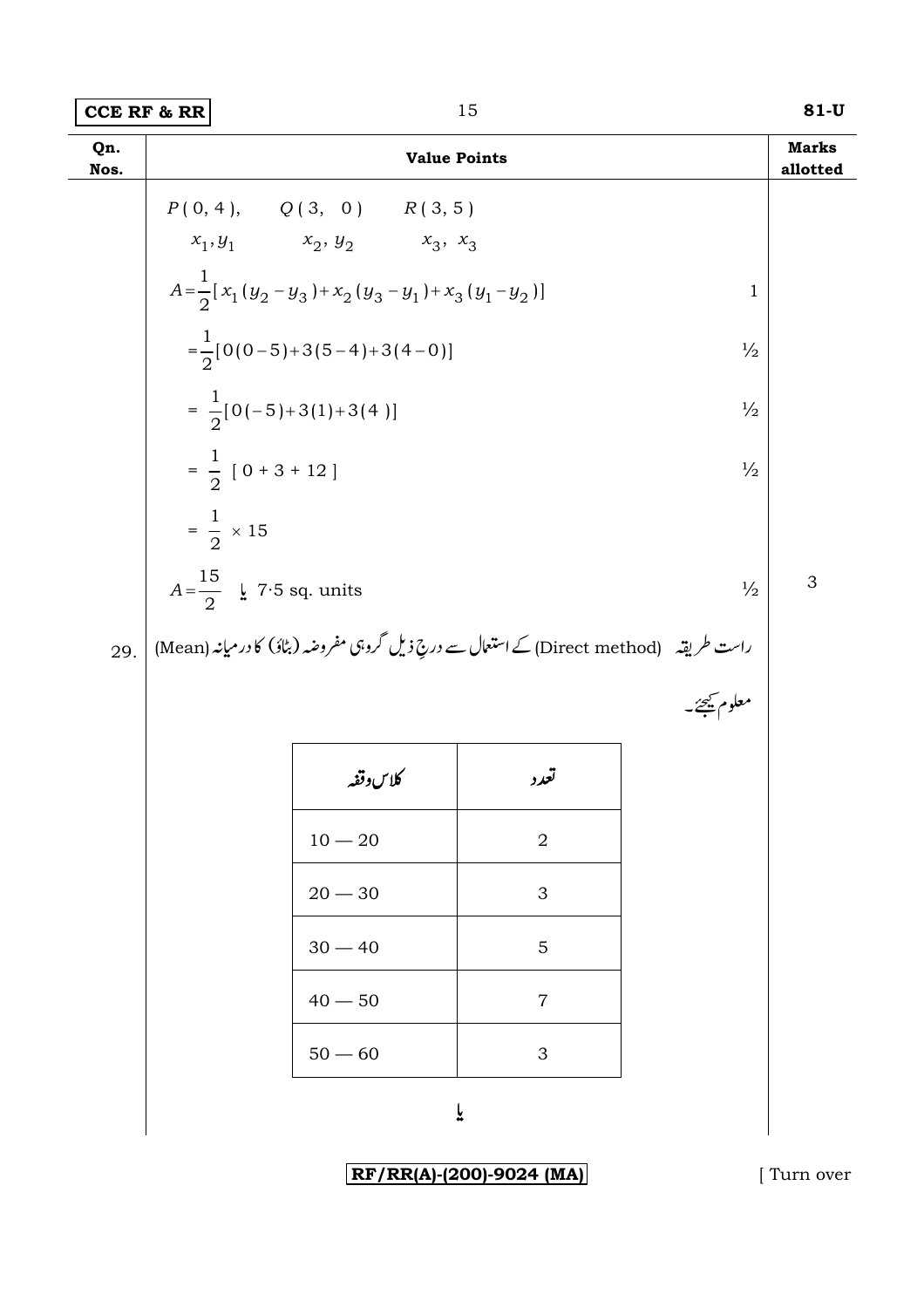| w<br>۰. | v.<br>۰. |
|---------|----------|
|---------|----------|

|             |                                                                                         |                |                     |                                       | $\sim$                   |
|-------------|-----------------------------------------------------------------------------------------|----------------|---------------------|---------------------------------------|--------------------------|
| Qn.<br>Nos. |                                                                                         |                | <b>Value Points</b> |                                       | <b>Marks</b><br>allotted |
|             | درج: یل گروہی مفروضہ (بٹاؤ) کاموڈ(mode) کیجنی کثیر <sub>س</sub> ے معلوم <u>ت</u> ھیجئے: |                |                     |                                       |                          |
|             |                                                                                         | ر<br>کلاس دقفه | تعدد                |                                       |                          |
|             |                                                                                         | $5-15\,$       | 3                   |                                       |                          |
|             |                                                                                         | $15-25\,$      | $\overline{4}$      |                                       |                          |
|             |                                                                                         | $25-35\,$      | $8\,$               |                                       |                          |
|             |                                                                                         | $35 - 45$      | $\overline{7}$      |                                       |                          |
|             |                                                                                         | $45 - 55$      | $\mathfrak{S}$      |                                       |                          |
|             | $Ans.$ :                                                                                |                |                     |                                       |                          |
|             | $C-I$                                                                                   | $f_i$          | $x_i$               | $f_i x_i$                             |                          |
|             | $10 - 20$                                                                               | $\overline{2}$ | 15                  | 30                                    |                          |
|             | $20 - 30$                                                                               | 3              | 25                  | 75                                    |                          |
|             | 30-40                                                                                   | 5              | 35                  | 175                                   |                          |
|             | 40-50                                                                                   | $\overline{7}$ | 45                  | 315                                   |                          |
|             | 50-60                                                                                   | 3              | 55                  | 165                                   |                          |
|             |                                                                                         | $N = 20$       |                     | $\sum f_i x_i = 760$                  |                          |
|             | درمیانه, $\overline{X} = \frac{\sum f_i x_i}{N}$                                        |                |                     |                                       |                          |
|             | $\frac{760}{ }$                                                                         |                |                     |                                       |                          |
|             | $20\,$                                                                                  |                |                     |                                       |                          |
|             | $\overline{X}$ = 38                                                                     |                |                     |                                       |                          |
|             |                                                                                         |                |                     |                                       | $\overline{2}$           |
|             |                                                                                         |                |                     | سممل جدول<br>ضابطہ<br>در میانہ کاحصول | $\frac{1}{2}$            |
|             |                                                                                         |                |                     |                                       | $\frac{1}{2}$<br>3       |
|             |                                                                                         |                | ĩ                   |                                       |                          |
|             |                                                                                         |                |                     |                                       |                          |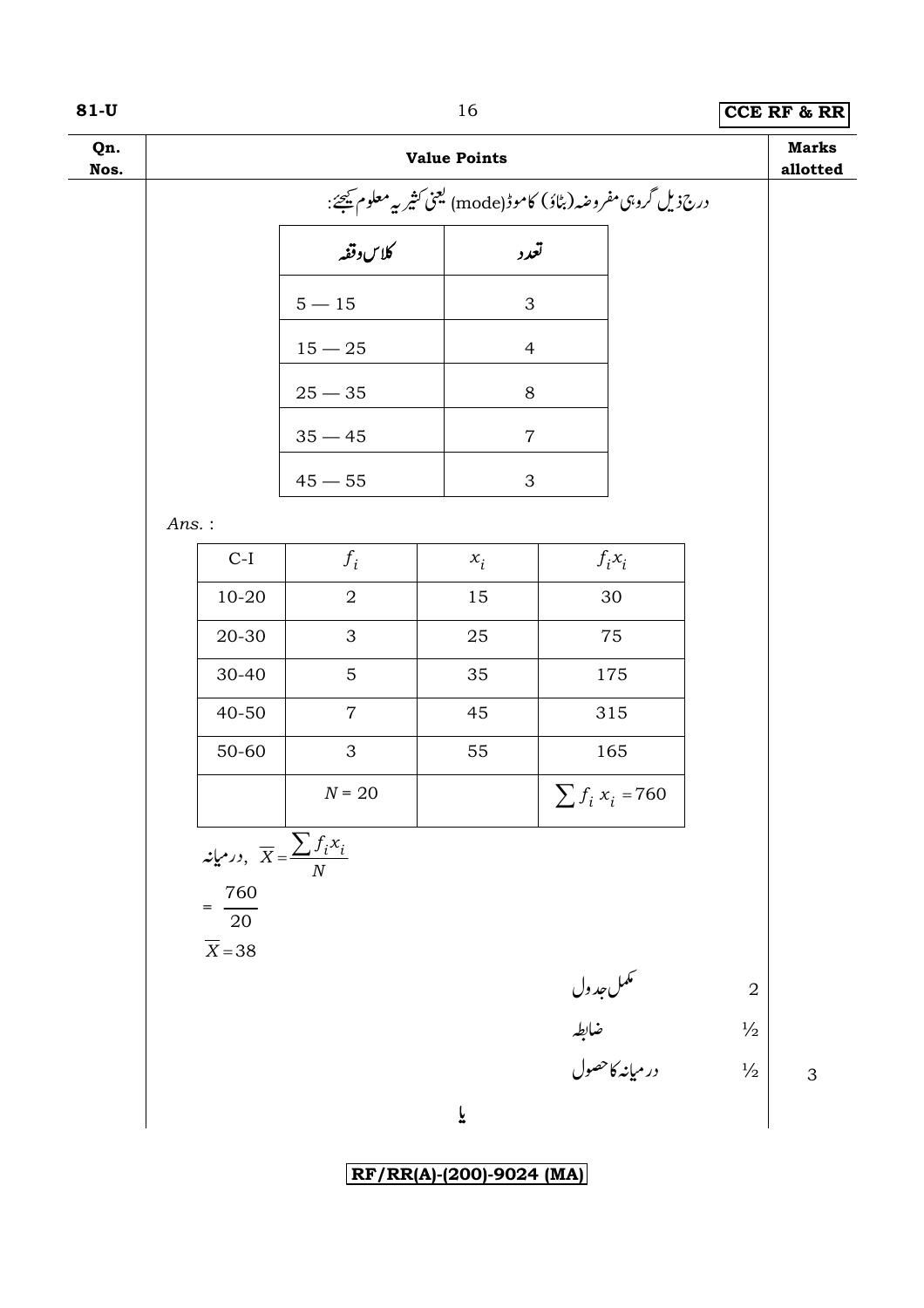| Qn.<br>Nos. | <b>Value Points</b>                                                       |                                                       |                                                                                                    | <b>Marks</b><br>allotted |   |
|-------------|---------------------------------------------------------------------------|-------------------------------------------------------|----------------------------------------------------------------------------------------------------|--------------------------|---|
|             | حد ول کے مطالعہ سے                                                        |                                                       |                                                                                                    |                          |   |
|             |                                                                           | $f_0 = 4$ , $f_1 = 8$ , $f_2 = 7$ , $h = 10$ $l = 25$ |                                                                                                    |                          |   |
|             |                                                                           | $\frac{f_1 - f_0}{2f_1 - f_0 - f_2} \times h$         |                                                                                                    | $\mathbf 1$              |   |
|             |                                                                           | = $25 + [\frac{8-4}{2(8)-4-7}] \times 10$             |                                                                                                    | $\frac{1}{2}$            |   |
|             |                                                                           | = $25 + [\frac{4}{16-11}] \times 10$                  |                                                                                                    | $\frac{1}{2}$            |   |
|             |                                                                           | = $25 + \frac{4}{5} \times 10^{2}$                    |                                                                                                    | $\frac{1}{2}$            |   |
|             |                                                                           | $= 25 + 8$                                            |                                                                                                    |                          |   |
|             | $33 = 33$                                                                 |                                                       |                                                                                                    | $\frac{1}{2}$            | 3 |
|             |                                                                           |                                                       | ایک جماعت کے 50 طلبہ کی طبّی جانچؐ (medical check-up) کے دوران ریکارڈ کردہان کیاونچائیاں ذیل   .30 |                          |   |
|             | ۔<br>کی طرح ہیں۔اس مفروضہ کے لئے "سے کم قشم'' کااوجیو(ogive) بنائیے۔<br>ا |                                                       |                                                                                                    |                          |   |
|             |                                                                           | اونجائی(cm میں)                                       | طلبه کی تعداد                                                                                      |                          |   |
|             |                                                                           |                                                       | (مجموعی تعدد)                                                                                      |                          |   |
|             |                                                                           | 140 سے کم                                             |                                                                                                    |                          |   |
|             |                                                                           | $\sqrt{2}$ 145                                        | 10                                                                                                 |                          |   |
|             |                                                                           | 150 سے کم                                             | 15                                                                                                 |                          |   |
|             |                                                                           | 155 سے کم                                             | 25                                                                                                 |                          |   |
|             |                                                                           | 160 سے کم                                             | 40                                                                                                 |                          |   |
|             |                                                                           | $\sim$ 165                                            | 50                                                                                                 |                          |   |

 $Ans.:$ 

RF/RR(A)-(200)-9024 (MA)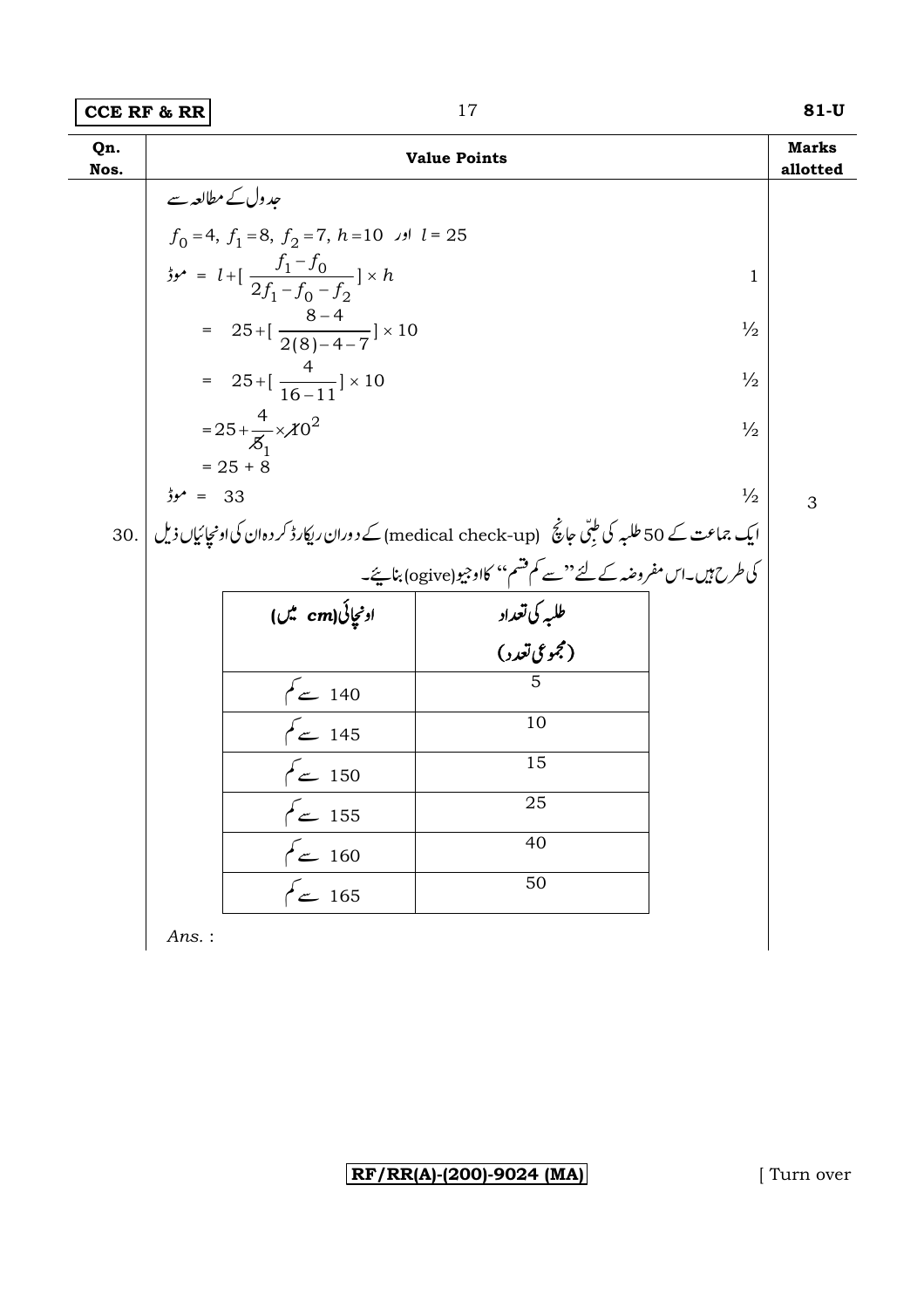

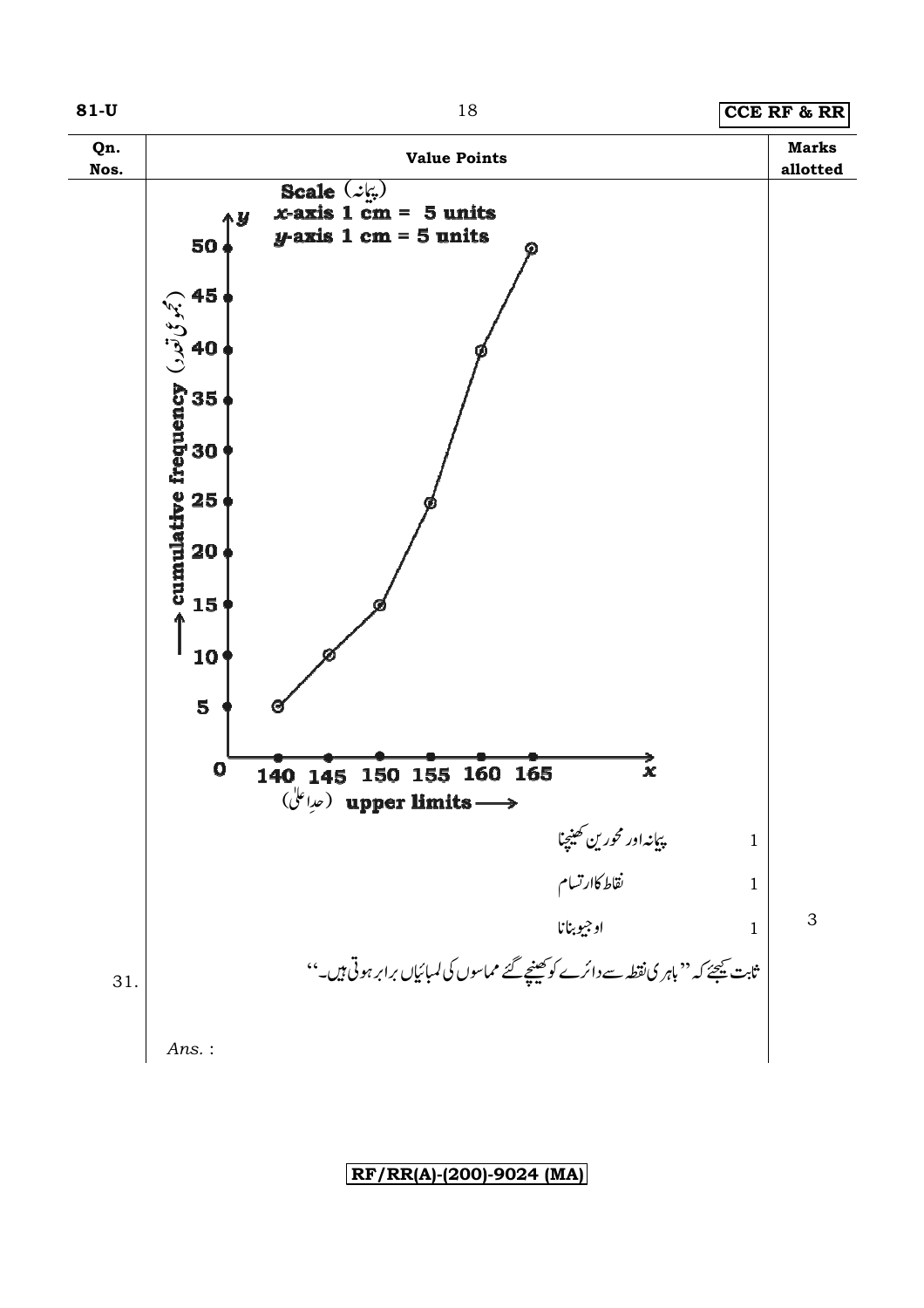

 $RF/RR(A)-(200)-9024$  (MA)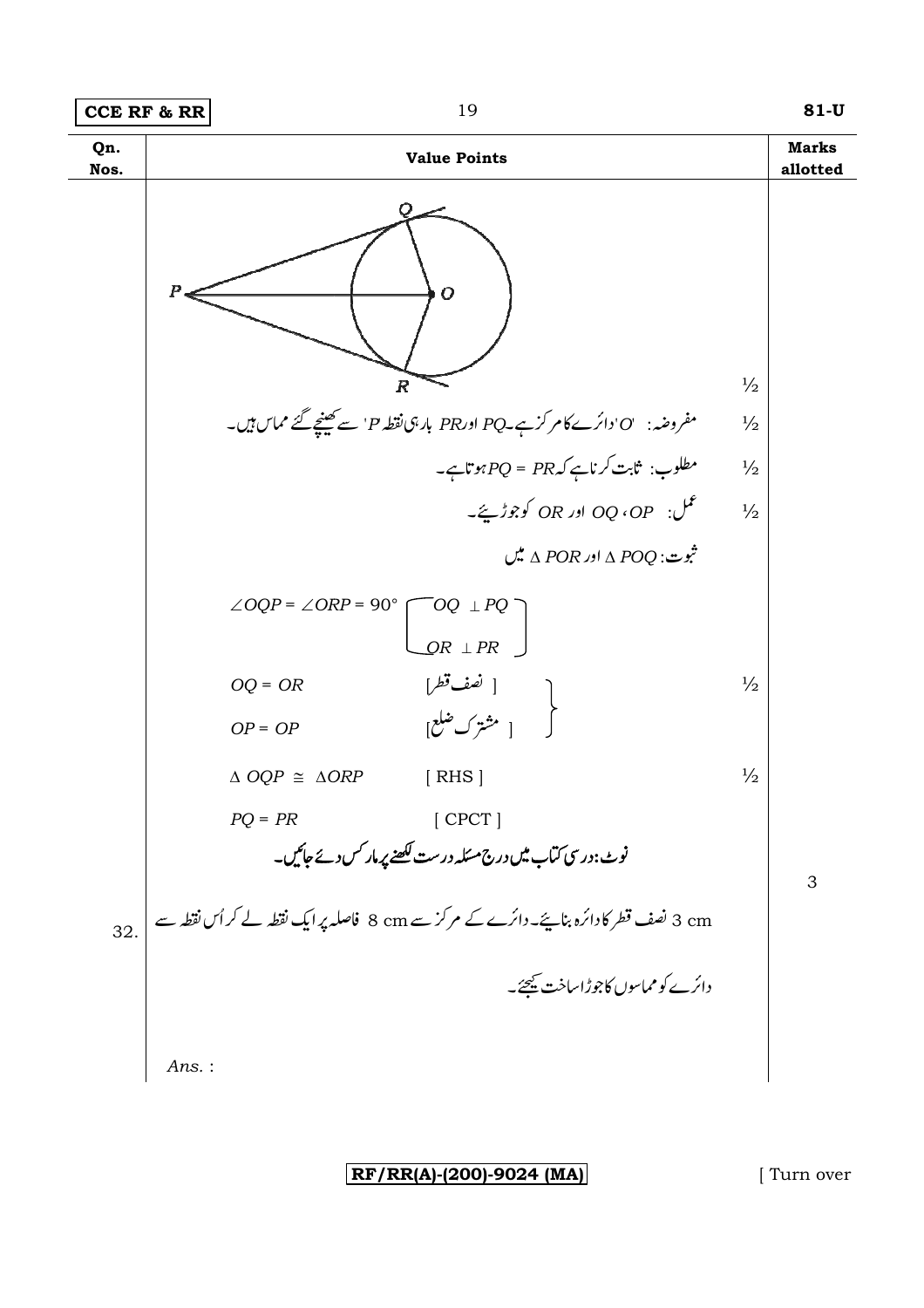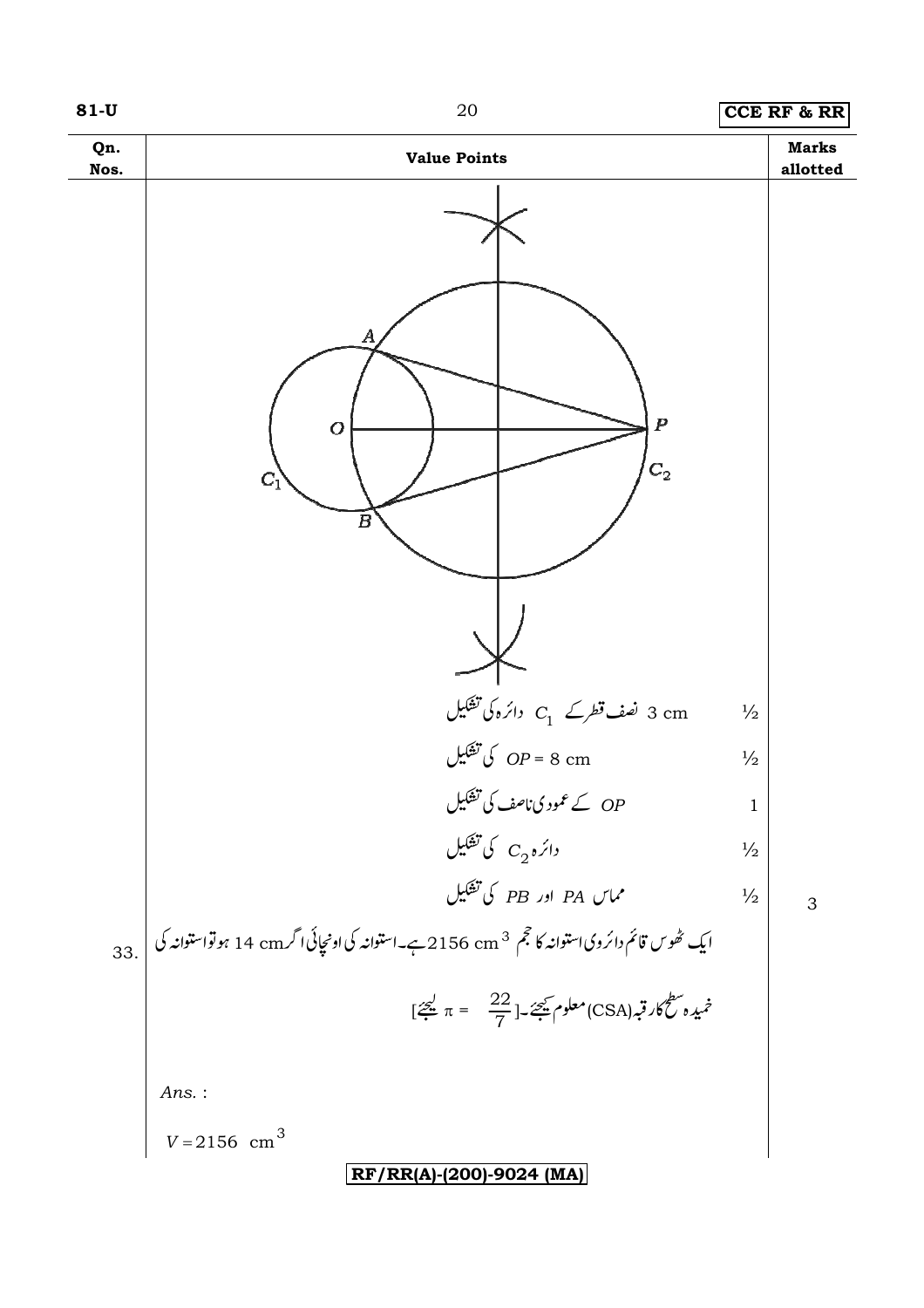| Qn.<br>Nos. |                                                | <b>Value Points</b>                                                                                 |                   | <b>Marks</b><br>allotted |
|-------------|------------------------------------------------|-----------------------------------------------------------------------------------------------------|-------------------|--------------------------|
|             | $h = 14$ cm                                    |                                                                                                     |                   |                          |
|             | $r = ?$                                        |                                                                                                     |                   |                          |
|             |                                                |                                                                                                     |                   |                          |
|             | CSA = ?<br>$\hat{\xi}$ = = $\pi r^2 h$         |                                                                                                     | $\frac{1}{2}$     |                          |
|             | 2156 = $\frac{22}{7_1} \times r^2 \times 14^2$ |                                                                                                     | $\frac{1}{2}$     |                          |
|             | $r^2 = \frac{2156}{44}$                        |                                                                                                     |                   |                          |
|             | $r^2 = 49$                                     |                                                                                                     |                   |                          |
|             | $r = \sqrt{49}$                                |                                                                                                     |                   |                          |
|             | $r = 7 \ \mathrm{cm}$                          |                                                                                                     | $\frac{1}{2}$     |                          |
|             | ۲ - ۲ cm<br>استوانه کی خمیده سطح کار قبه       |                                                                                                     | $\frac{1}{2}$     |                          |
|             |                                                | $\begin{cases}\n= 2\pi rh \\ = 2 \times \frac{22}{\sqrt{2}} \times \sqrt{7} \times 14\n\end{cases}$ | $\frac{1}{2}$     |                          |
|             |                                                | $= 2 \times 22 \times 14$                                                                           |                   |                          |
|             |                                                | $= 616$ cm <sup>2</sup>                                                                             | $\frac{1}{2}$     | 3                        |
| V.          | درج ذيل سوالوں کو حل کريں :                    |                                                                                                     | $4 \times 4 = 16$ |                          |
| 34.         |                                                | گراف کے طریقہ (ترسیمی طریقہ ) سے دریۂ بل دومتغیر ی خطی مساواتوں کاجوڑاحل کیجئے۔                     |                   |                          |
|             | $x + 2y = 6$<br>$x + y = 5$                    |                                                                                                     |                   |                          |
|             | $Ans.$ :                                       |                                                                                                     |                   |                          |

**RF/RR(A)-(200)-9024 (MA)** [ Turn over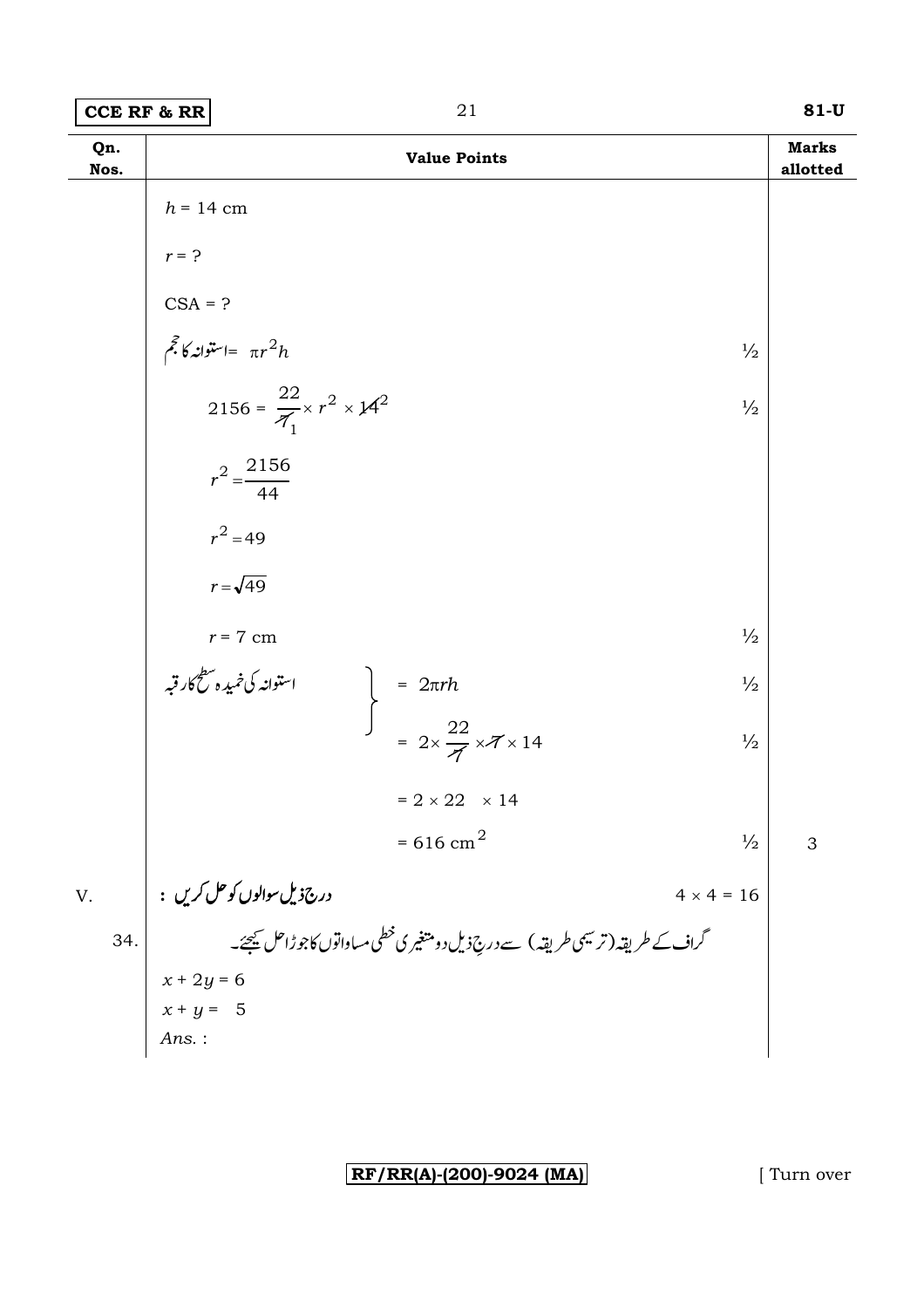

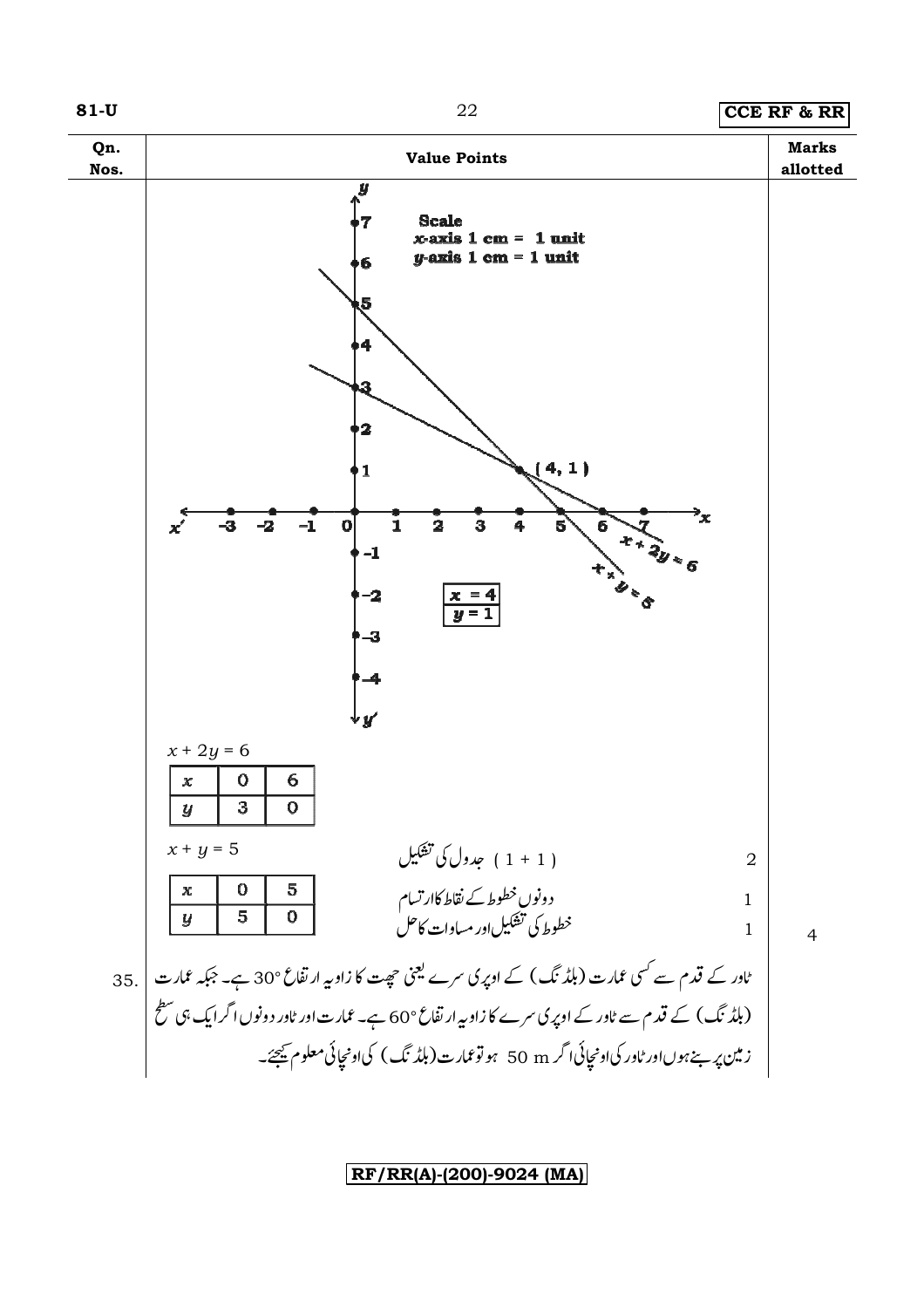

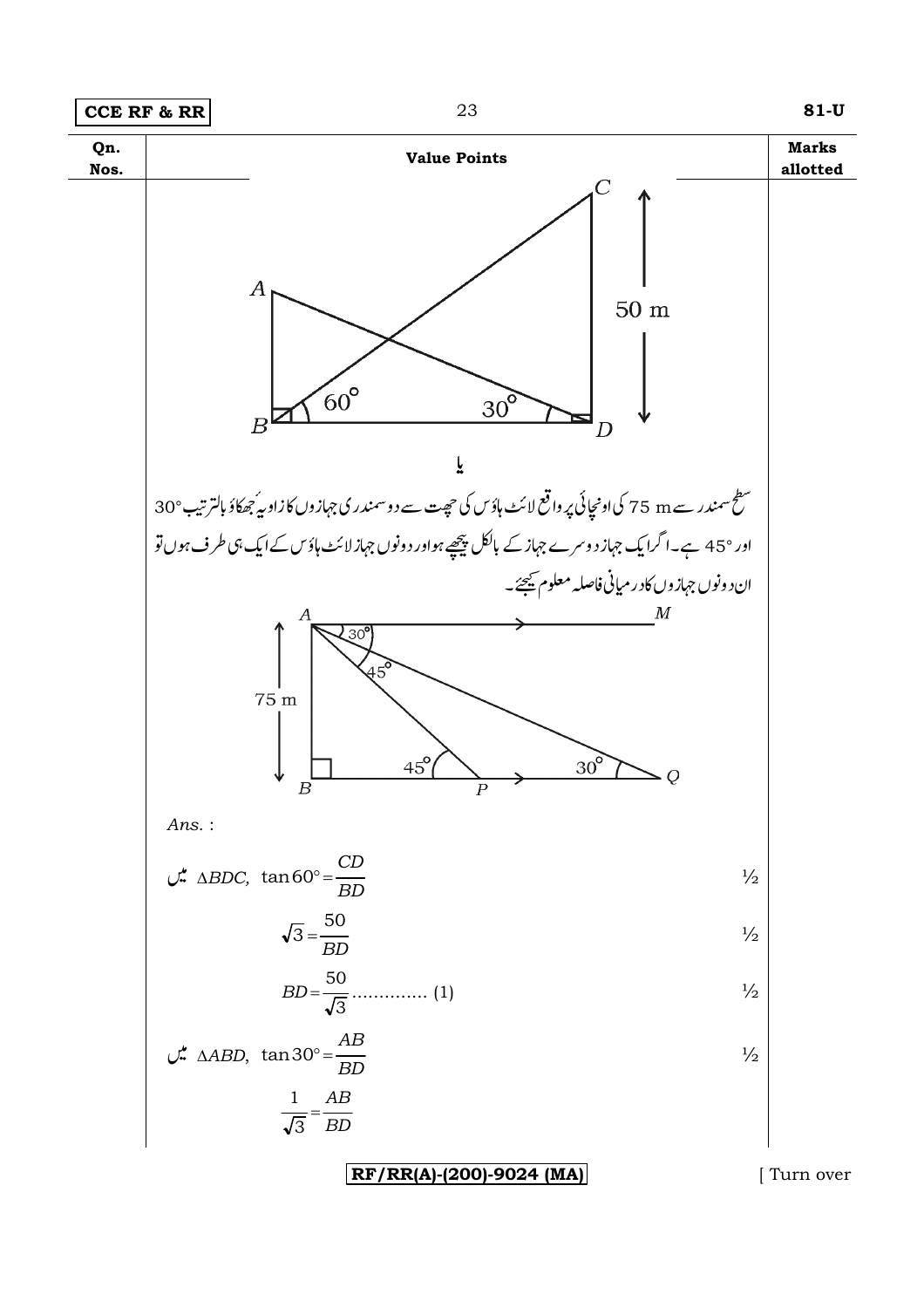| Qn.<br>Nos. | <b>Value Points</b>                                                                                                                                                  |               | <b>Marks</b><br>allotted |
|-------------|----------------------------------------------------------------------------------------------------------------------------------------------------------------------|---------------|--------------------------|
|             |                                                                                                                                                                      | $\frac{1}{2}$ |                          |
|             |                                                                                                                                                                      |               |                          |
|             | اور (2) کی مدد سے (2)<br>$\sqrt{3}$ . $AB = \frac{50}{\sqrt{3}}$                                                                                                     | $\frac{1}{2}$ |                          |
|             | $AB = \frac{50}{\sqrt{3} \cdot \sqrt{3}}$                                                                                                                            | $\frac{1}{2}$ |                          |
|             | $AB = \frac{50}{3}$ or $16\frac{2}{3}$ m                                                                                                                             | $\frac{1}{2}$ | $\overline{4}$           |
|             | ĩ                                                                                                                                                                    |               |                          |
|             |                                                                                                                                                                      |               |                          |
|             | یہاںدونوں جہازوں کادر میانی فاصلہ PQ ہے۔<br>MABP, tan45° = <u>AB</u> میں AABP, tan45° +                                                                              | $\frac{1}{2}$ |                          |
|             | $1=\frac{75}{BP}$                                                                                                                                                    | $\frac{1}{2}$ |                          |
|             | $\therefore BP = 75$                                                                                                                                                 | $\frac{1}{2}$ |                          |
|             | $\therefore$ $\triangle ABQ$ , $\tan 30^{\circ} = \frac{AB}{\Box}$<br><b>BO</b>                                                                                      | $\frac{1}{2}$ |                          |
|             | 75<br>$\mathbf{1}$<br>$\overline{\sqrt{3}}$ = $\overline{BP+PQ}$                                                                                                     | $\frac{1}{2}$ |                          |
|             | 75<br>$\mathbf{1}$<br>$\frac{1}{\sqrt{3}} = \frac{}{75+PO}$                                                                                                          | $\frac{1}{2}$ |                          |
|             | $75 + PQ = 75\sqrt{3}$                                                                                                                                               |               |                          |
|             | $PO = 75\sqrt{3} - 75$                                                                                                                                               | $\frac{1}{2}$ |                          |
|             | $PQ = 75(\sqrt{3}-1)$ m                                                                                                                                              | $\frac{1}{2}$ | $\overline{4}$           |
| 36.         |                                                                                                                                                                      |               |                          |
|             | ایک مثلث بنا <i>یئے جس کے اع</i> لاع 6 cm،4·5 cm اور 8 ہوں۔ایک اور مثلث بنا <i>یئے جس کے اعلاع پہلے</i><br>مثلث <i>کے نظیر ک</i> (متناظر ) اعلاع کا <sup>3</sup> جو۔ |               |                          |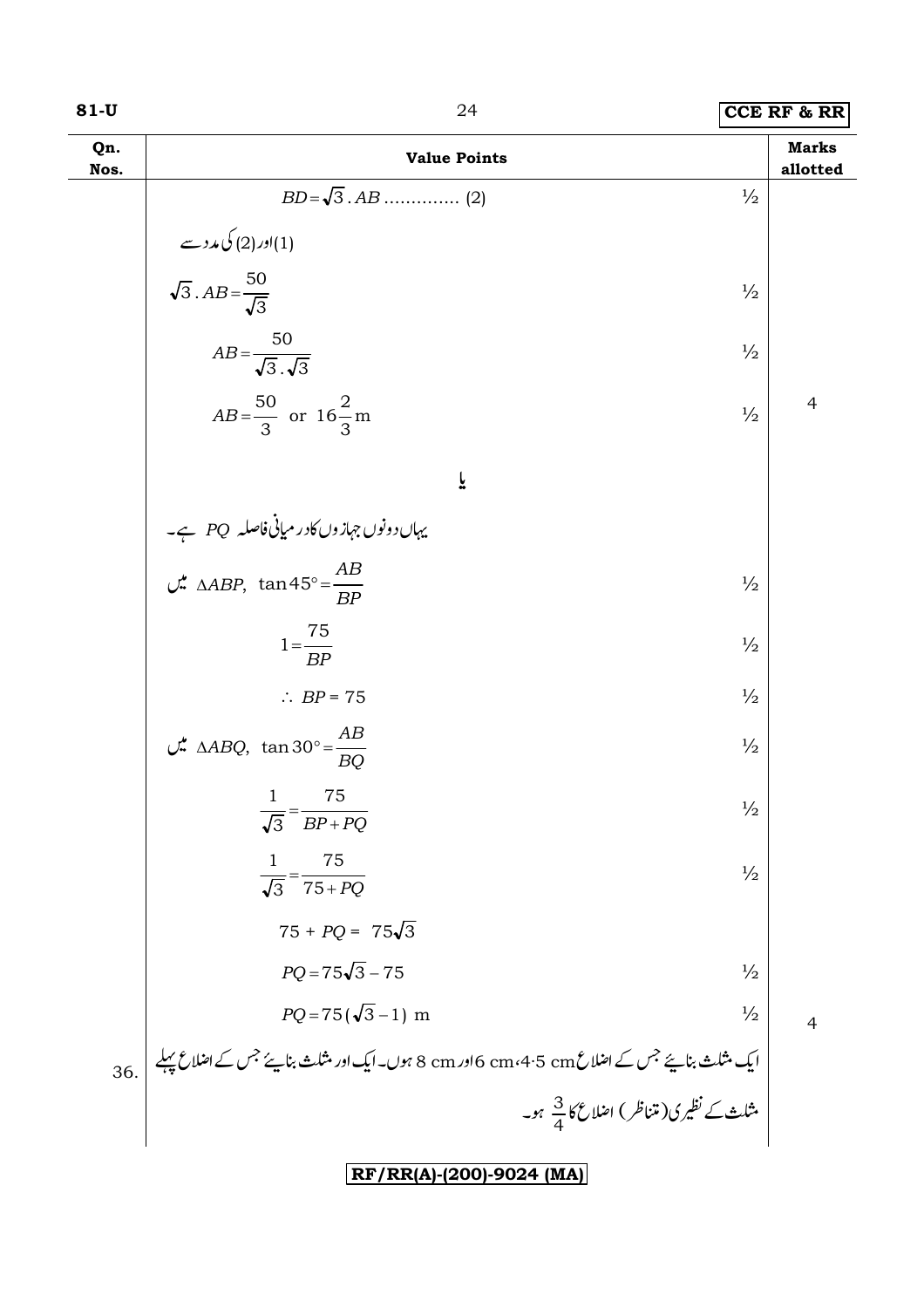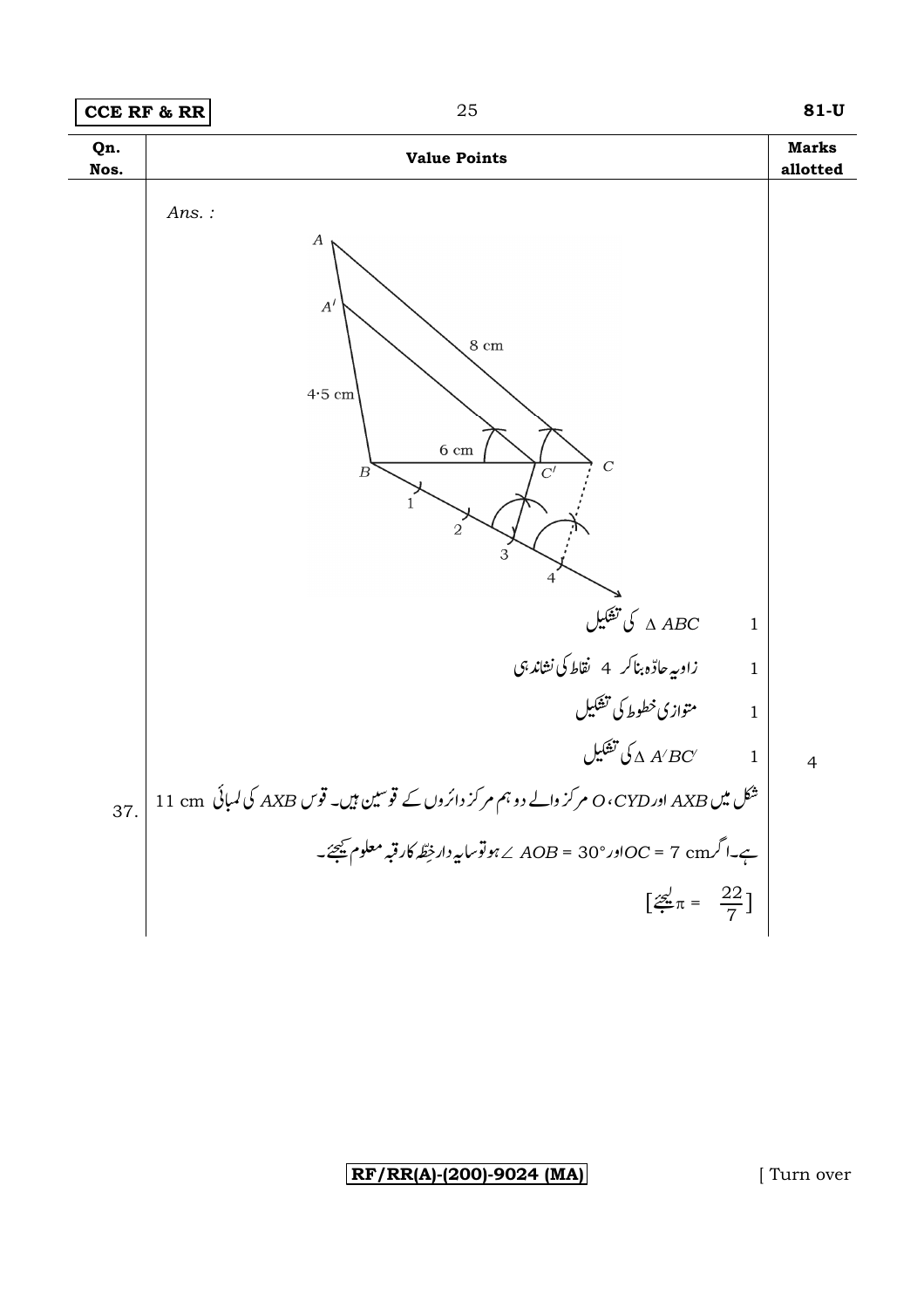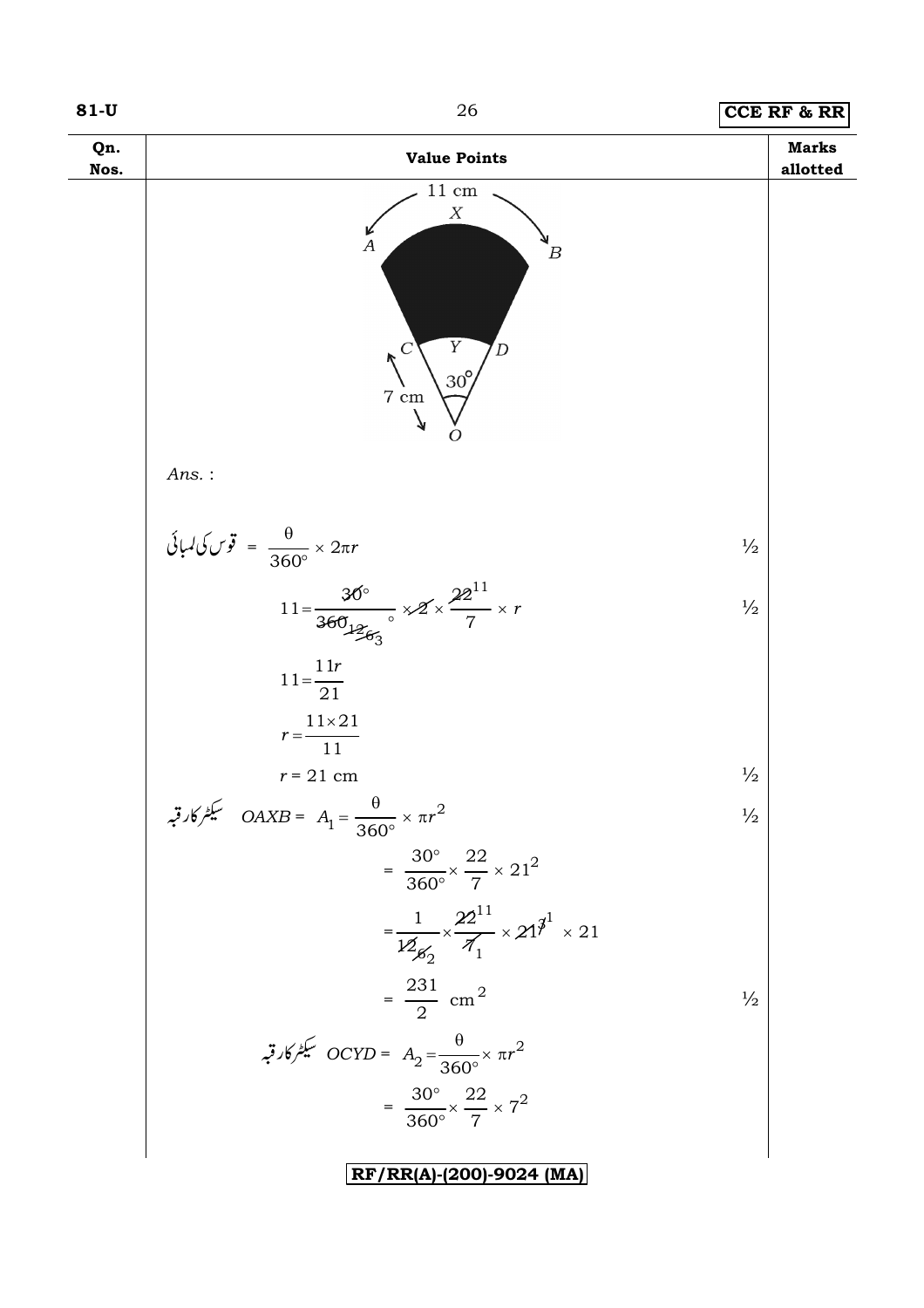| <b>CCE RF &amp; RR</b> |  |  |  |
|------------------------|--|--|--|
|------------------------|--|--|--|